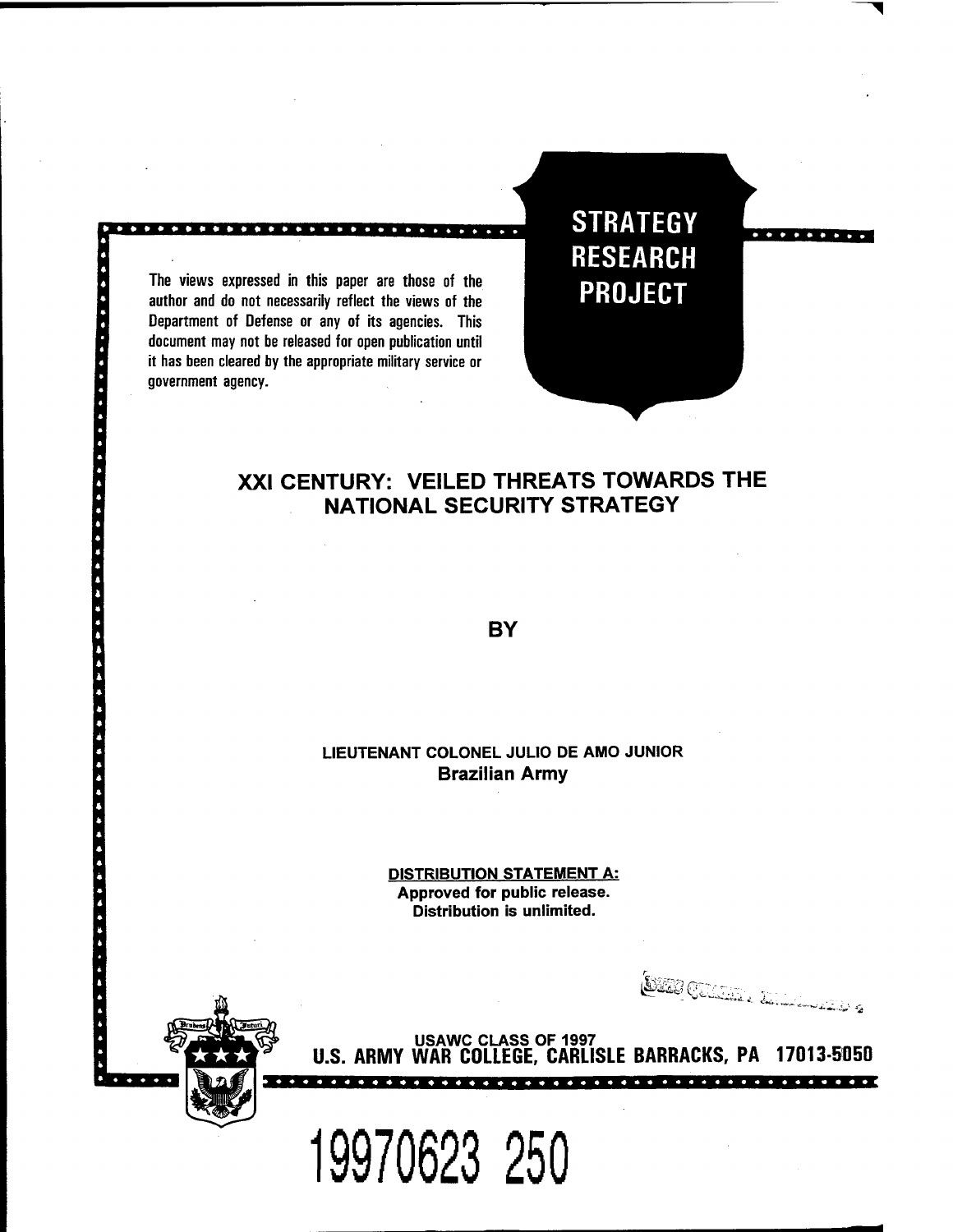### USAWC STRATEGY RESEARCH PROJECT

# XXI CENTURY: Veiled Threats towards the National Security Strategy

by

# LIEUTENANT COLONEL JULIO DE AM0 JUNIOR

#### Brazilian Army

Colonel Shand H. Stringham

Project Advisor

The views expressed in this paper are those of the author and do not necessarily reflect the views of the Department of Defense or any of its agencies. This document may not be released for open publication until it has been cleared by the appropriate military service or government agency.

U. S. Army War College

Carlisle Barracks, Pennsylvania 17013

DISTRIBUTION STATEMENT A: Approved for public release. Distribution is unlimited.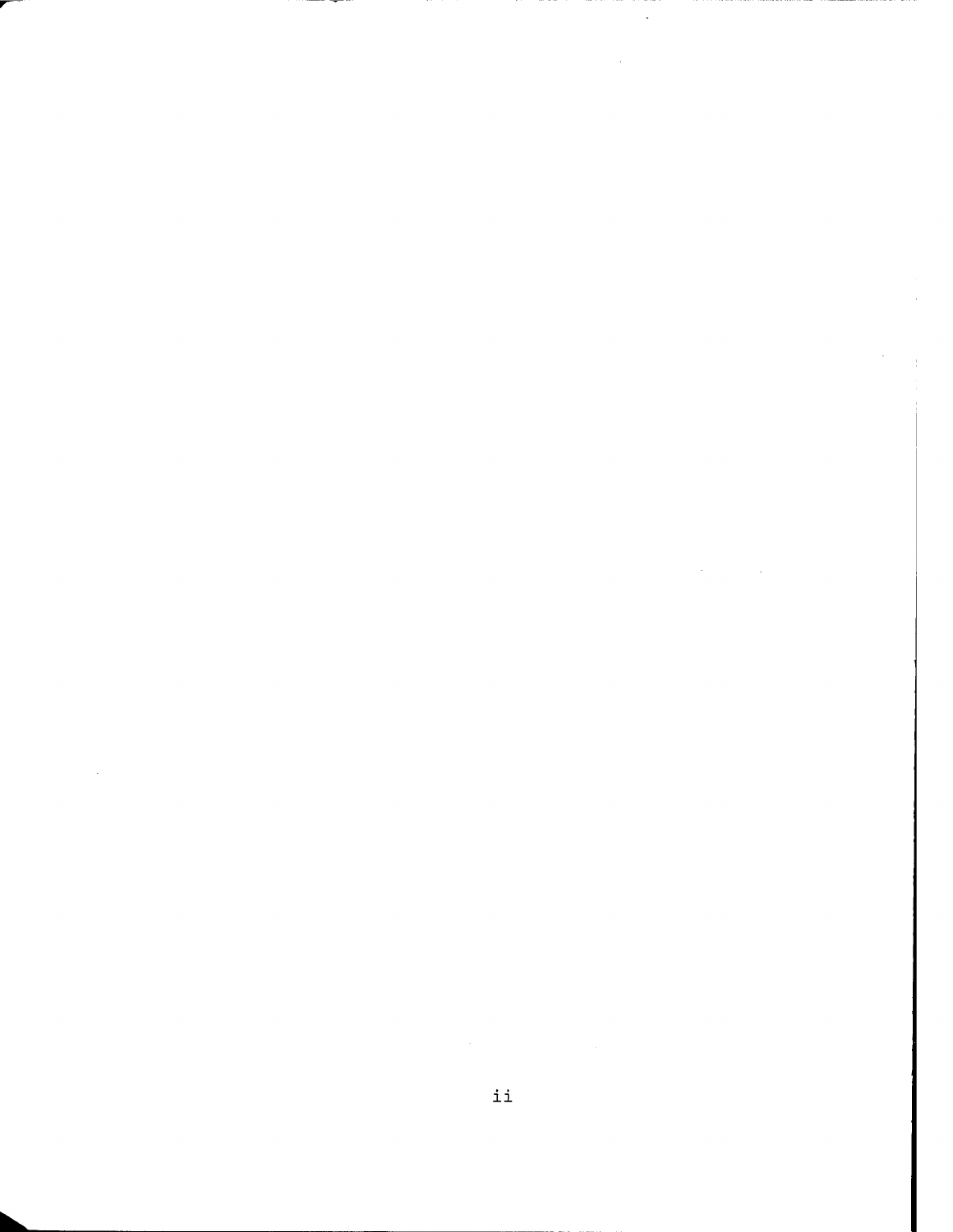#### ABSTRACT

AUTHOR: Julio de Amo Junior (LTC), BRAZIL

TITLE: Veiled Threats towards the National Security Strategy

FORMAT: Strategy Research Paper

DATE: 07 April 1997 PAGES: 21 CLASSIFICATION: Unclassified

The National Security has already been affected by low priority threats. The strategy will likely depend on the ability of the strategists to identify and frame long term threats. This study explores the long term consequences of social threats. They may have little immediate import and low priority. There are simply not enough resources, time and energy to expend on a threat that is slowing developing over time with a long-lasting cumulative effect.

iii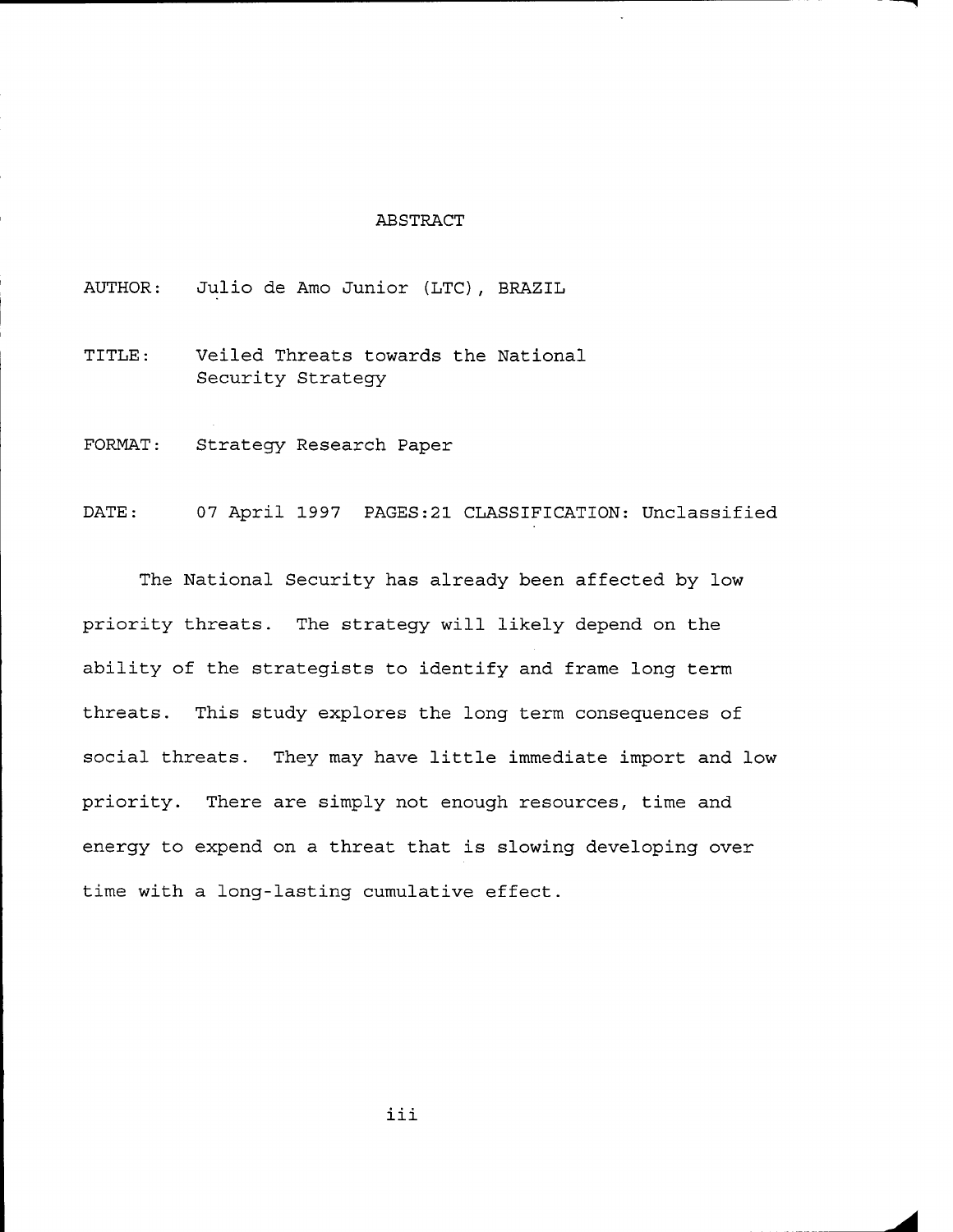$\bar{\bar{z}}$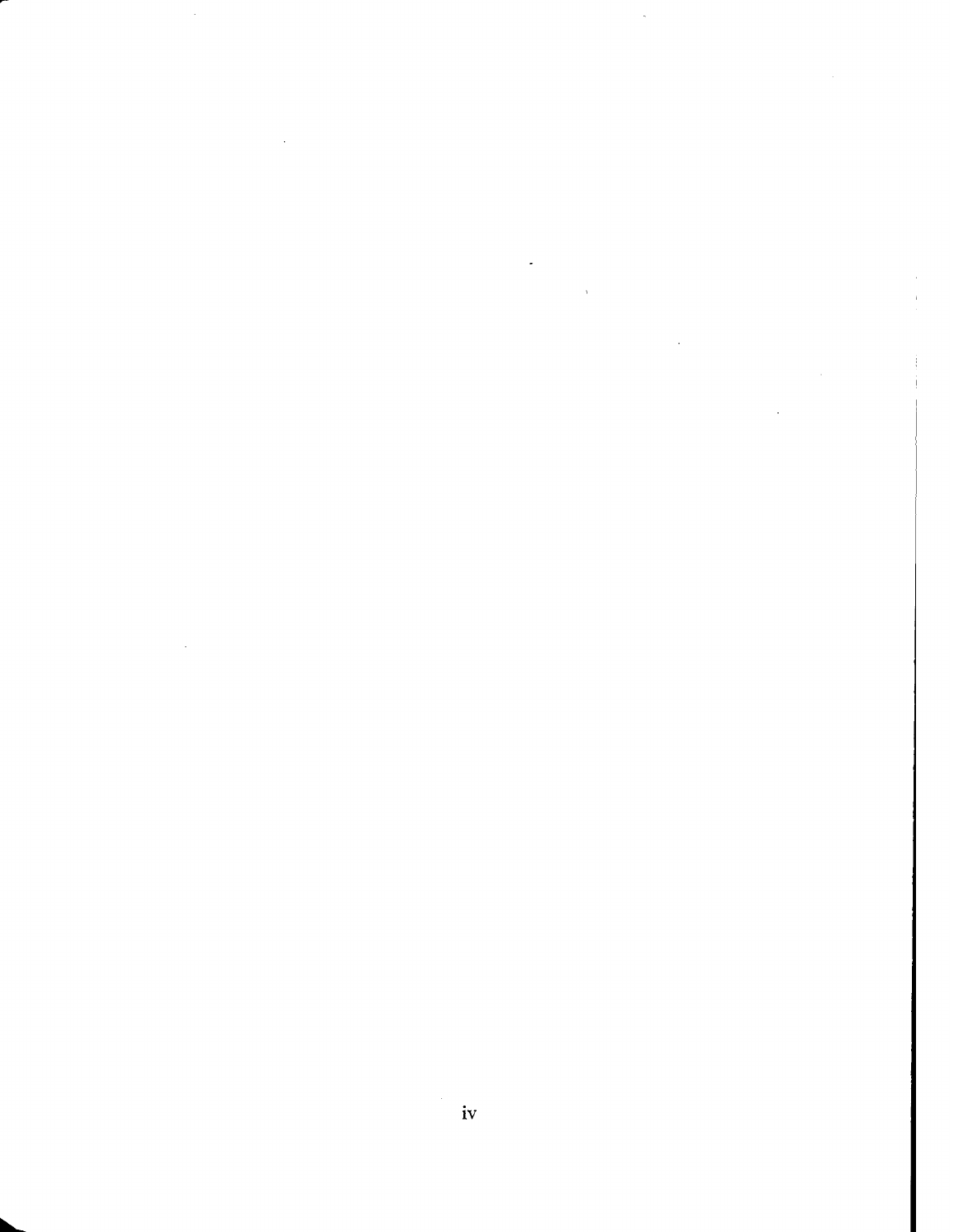# **Introduction**

As we are about to enter a new millennium, devising a broad national security strategy can have a profound effect on the outcome of future conflicts. A national security strategy defines national interests and objectives, identifies resources and suggests ways of employing those resources to accomplish objectives. It also includes a detailed analysis of threats towards national interests and available resources that can be mobilized to defend against them. Thus, a principal part of a national security strategy is to define and frame threats. However, much of the time threats are uncertain and diffuse and the process of selecting and framing them is highly complex.

In an age of ever decreasing resources, nations must prioritize threats against national interests and low priority threats are frequently ignored. Threats may be considered low priority for many reasons. Most often they may have only long term consequences of little immediate import and there are simply not enough resources, time, and energy to expend on a threat that is slowly developing over time with a far future cumulative effect.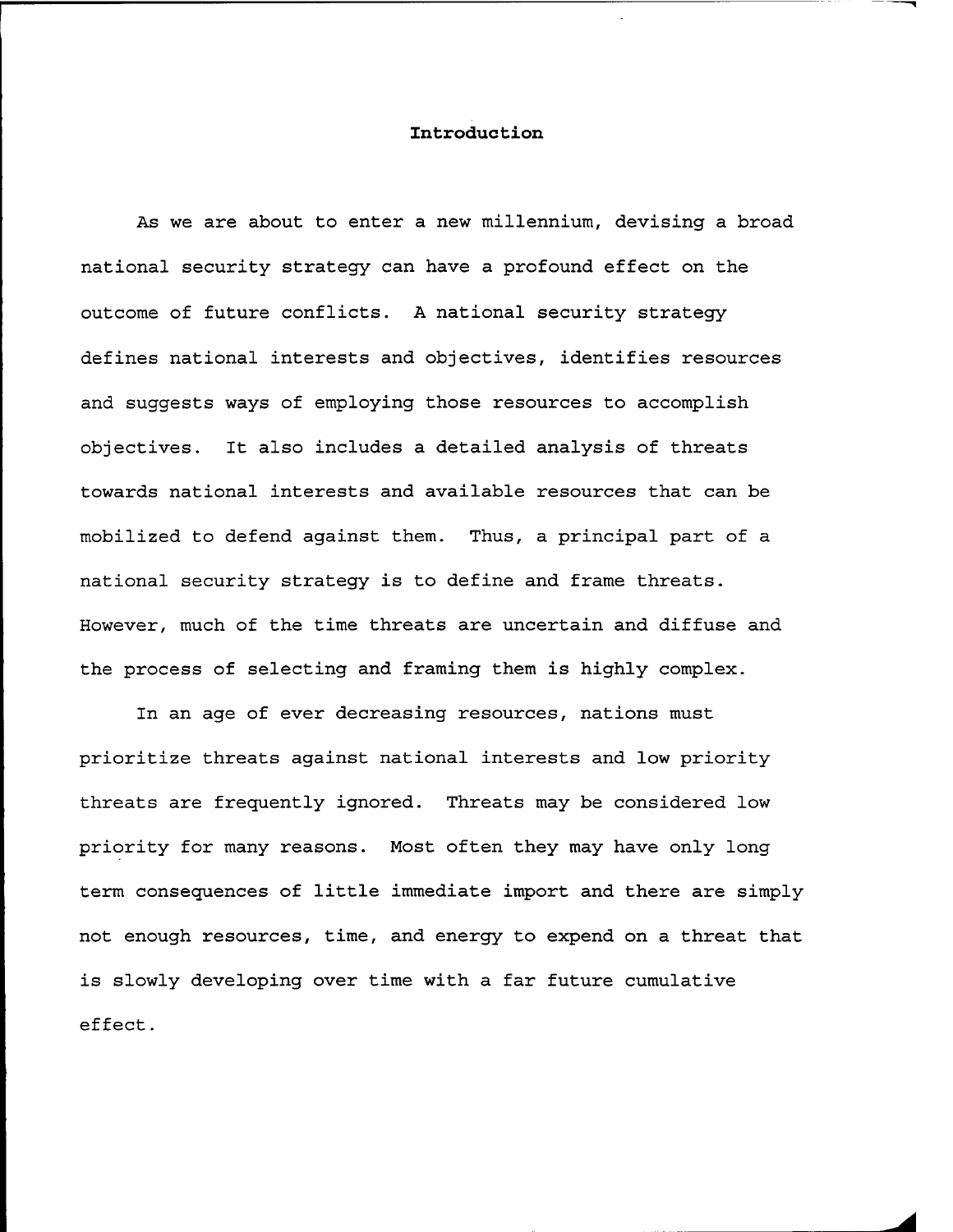There is no better example than the Greek civilization. The people of Greece were the first to develop a democratic way of life. They were far more advanced than any other society or civilization that had come before. They were the first to study botany, geometry, medicine, physics and zoology on a scientific basis. They held the first competitive athletic games. It developed a powerful political and military infrastructure. Although Greece fought many wars against foreign foes that presented an immediate threat to the national security, it ultimately fell to a slowly developing internal threat. Although Greek generals and strategists were quite capable of planning against external threats, they proved inadequate in devoting sufficient importance to internal threats, a shortcoming that proved to be their undoing.

The slow decay of strong social values resulted in Greece's decline. Moral disorder accompanied the growth of luxury and leisure. The individual freed himself more and more from traditional moral restraints - the son from parental authority, the male from marriage, the woman from motherhood, the citizen from political responsibility. Sexual and political morality continued to decline. Free unions gained ground on legal marriage. About 366 **BC,** Isocrates wrote: "The rich have become

 $\overline{2}$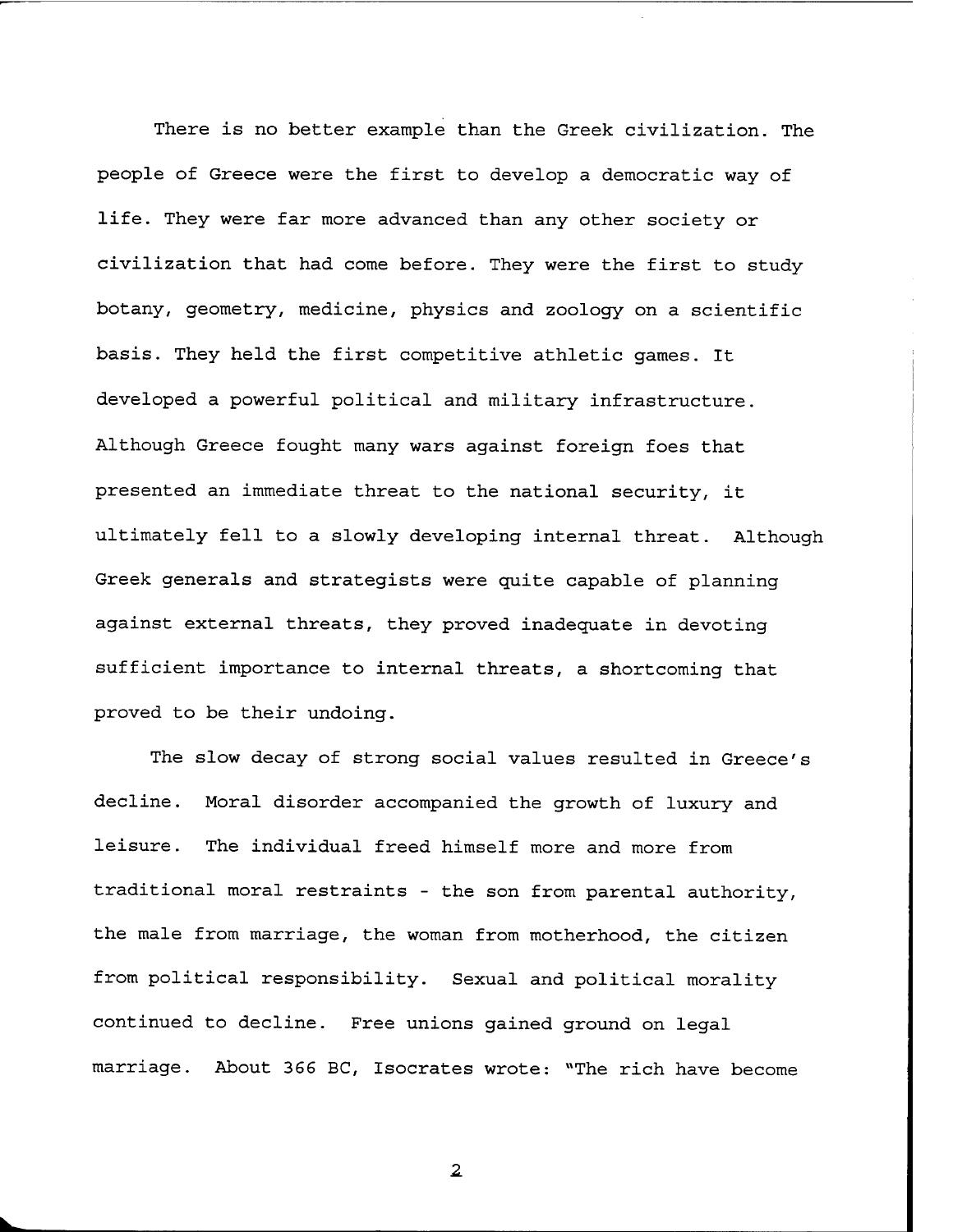so unsociable, that those who own property had rather throw their possessions into the sea than lend aid to the needy."

The life of comfort and domesticity, of business and scholarship, gradually replaced the Periclean life of exercise, martial discipline and public office. The supply of citizens for military service suffered a corresponding decrease. Soldiers shed their blood not for the fatherland, but for the best paymaster that they could find.

What kind of threats were able to overcome the Greek people? How did these threats go undetected by the "strategists" of that period of time in Ancient Greece? What can be done today to avoid repeating the tragic example of the Greek debacle?

The scope of this paper is to focus on long term, slowly developing internal threats to national security. The aim is to identify dormant social threats showing how they can undermine national interests. It will also seek to explain the role of information age technologies as powerful social value multipliers, setting, for better or for worse, new worldwide social standards. Finally, this analysis will postulate possible ways to find a new strategic model to avert the future noxious social paradigm.

 $\mathbf{3}$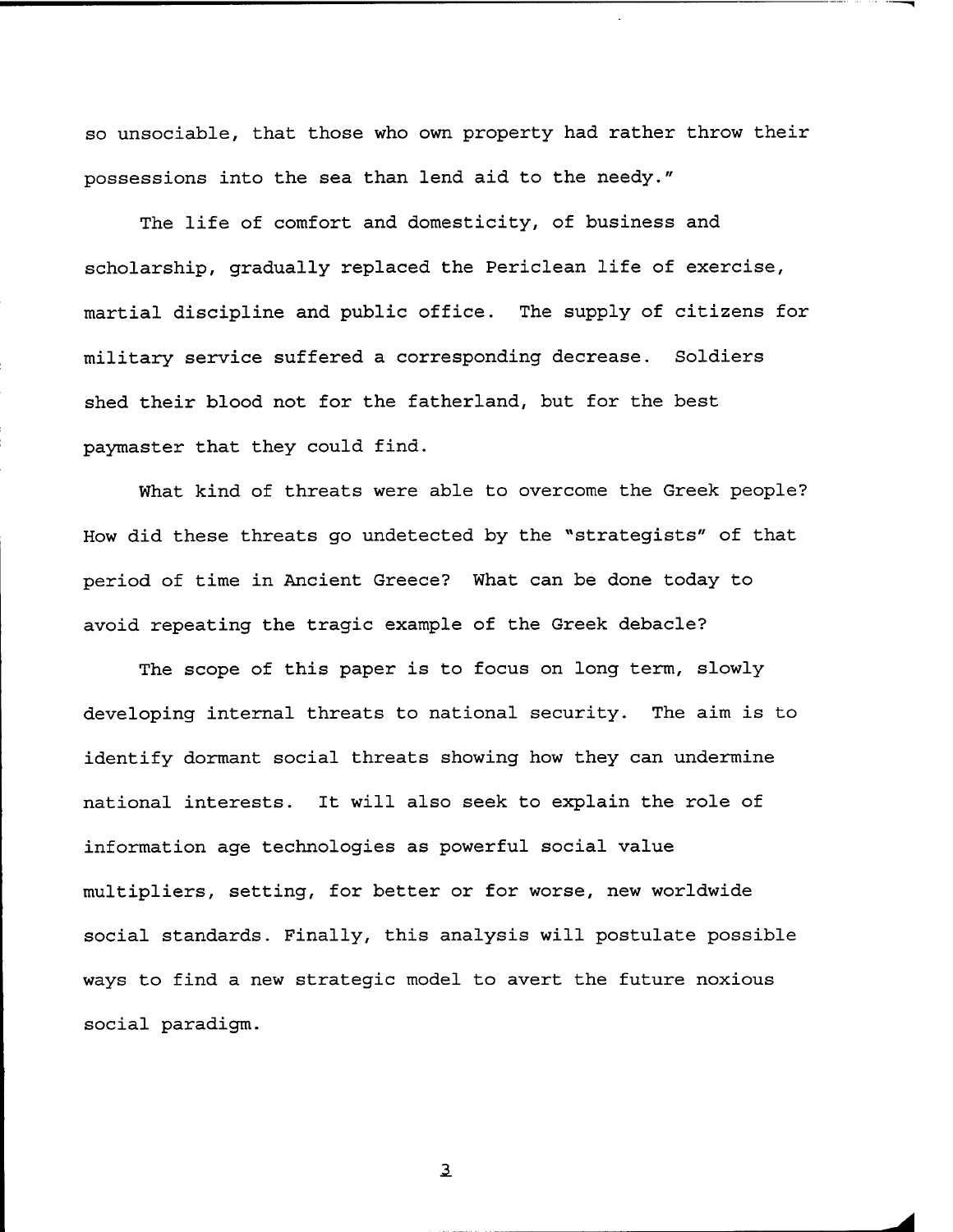#### **Framing the Current Scenario**

*The minority is sometimes right; the majority always wrong. George Bernard Shaw, The Road to 2015* 

Human behavior is directly related with a social value shift model. There is no doubt that the present social paradigm has changed. Traditionalists and progressives are in open conflict for the mind of society today. The question is how to affect the shift process? It seems that the majority is always right and going far from the idea that the Deity not only approves righteous behavior but has laid down a moral law to govern the relations of men in society.

It isn't easy to explain how values are established in society. However, it seems clear that in human affairs some forms of behavior are considered always wrong by the majority. Ethical relativity may exists in some degree, but some basic standards or code of morality are universally accepted in most societies.

 $\overline{\mathbf{A}}$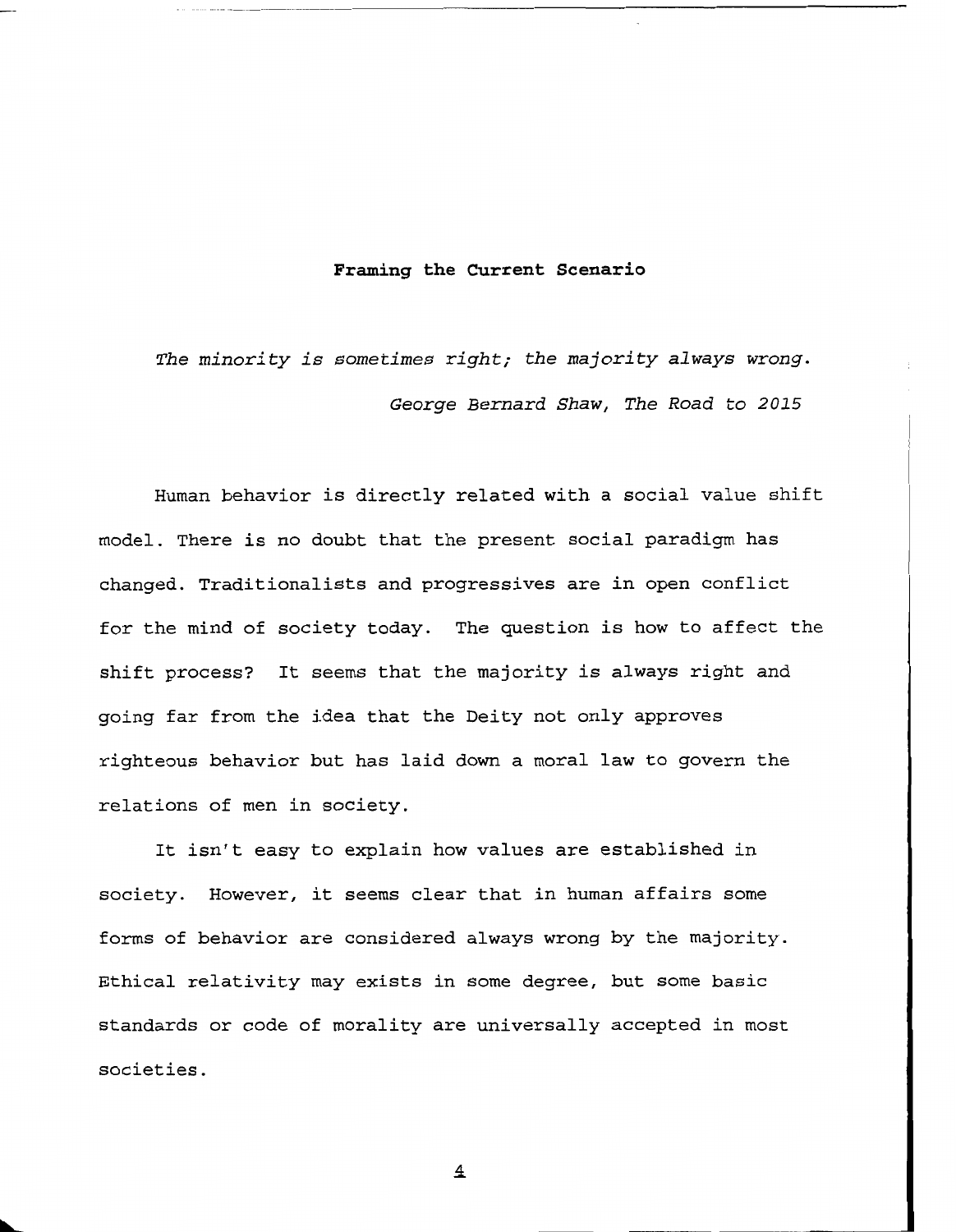History has pointed out the tragic consequences when a nation gradually departs from the basic universal ethical code. This frequently happens when a nation depreciates the institution responsible to transmit values to the oncoming generations: the family .

The family is the institution that most fundamentally shapes and nurtures personal values. Children historically have gained their sense of self worth and positioned themselves in the greater society through the implicit and explicit teachings of their parents and extended family. This social unity and continuity has always provided the basic equipment-the stabilitythat allowed citizens to deal more or less effectively with the major changes in history. **<sup>1</sup>**

# Drawing the Reality

Present social parameters reflect how quickly changes are taking place in human society. Benefiting from available social data in the United States, the extension of those modifications can be projected to a global scale. Rapid social change doesn't only occur in the United States. It is a worldwide phenomena, particularly because modern technological advances are allowing unprecedented free movement of goods, people and ideas.<sup>2</sup> The following data, extracted from the American Almanac, demonstrates

 $\overline{2}$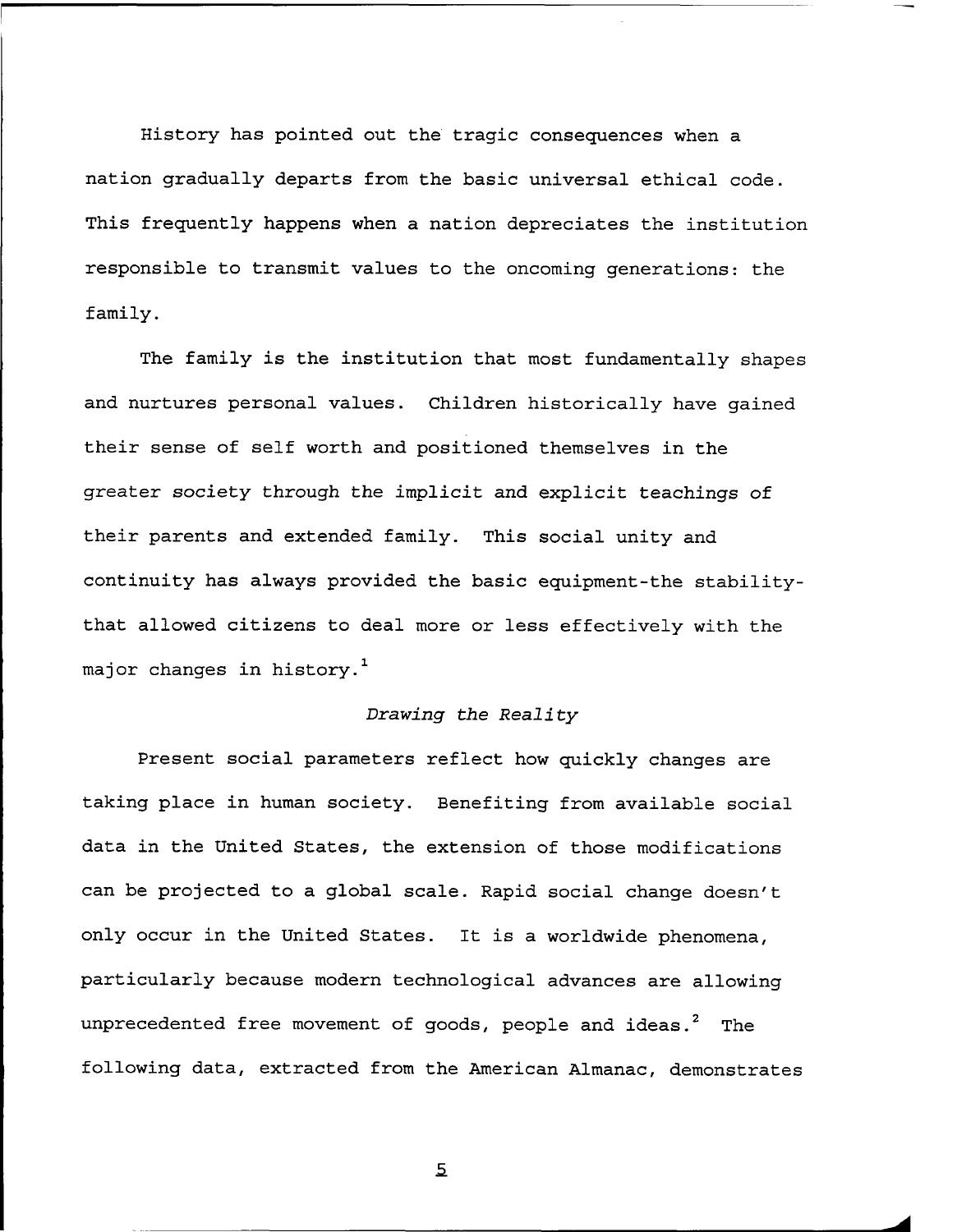considerable social change during the past decade in the United States.

|                                                                                         | 1980            | 1985 | 1990            | 1991    |
|-----------------------------------------------------------------------------------------|-----------------|------|-----------------|---------|
| <b>BIRTH TO</b><br>UNMARRIED WOMEN-PERCENT OF TOTAL                                     | 18 <sup>°</sup> |      | 28 <sup>°</sup> | 30%     |
| FEDERAL PROSECUTION OF                                                                  |                 |      |                 |         |
| PUBLIC CORRUPTION<br>(INDICTED)                                                         | 721             | 1182 | 1176            | 1452    |
| DELINOUENCY CASES DISPOSED BY JUVENILE COURT                                            |                 |      |                 |         |
|                                                                                         |                 | 1112 | 1274            | 1338    |
| DRUG ARREST RATE FOR DRUG ABUSE VIOLATION<br>RATE PER 100,000 POPULATION                | 256             | 346  | 435             | 400     |
| <b>PRISONERS</b><br>UNDER JURISDICTION OF STATE AND FEDERAL<br>CORRECTIONAL AUTHORITIES | 329,821         |      | 773,919         | 825,619 |
| TOTAL VIOLENT<br>CRIME-RATE PER<br>100,000 POPULATION                                   |                 | 557  | 732             | 758     |

Table 1. Social Values Change Indicatives **<sup>3</sup>**

The future has already been affected by today's changes. It isn't simply a question of historic cycle or natural paradigm shift. The focus should be addressed to the feasibility of the new social paradigm for human society. Some new parameters have been formed beyond the permissible social limit. It entails a future dangerous environment for social relationship survival.

The problem starts with the relationship at birth between the child and its parents. Demographer Peter Morrison suggests that one reason why children's families are changing is that more women having children are not married. Nationwide, in 1988,

 $\mathfrak{g}$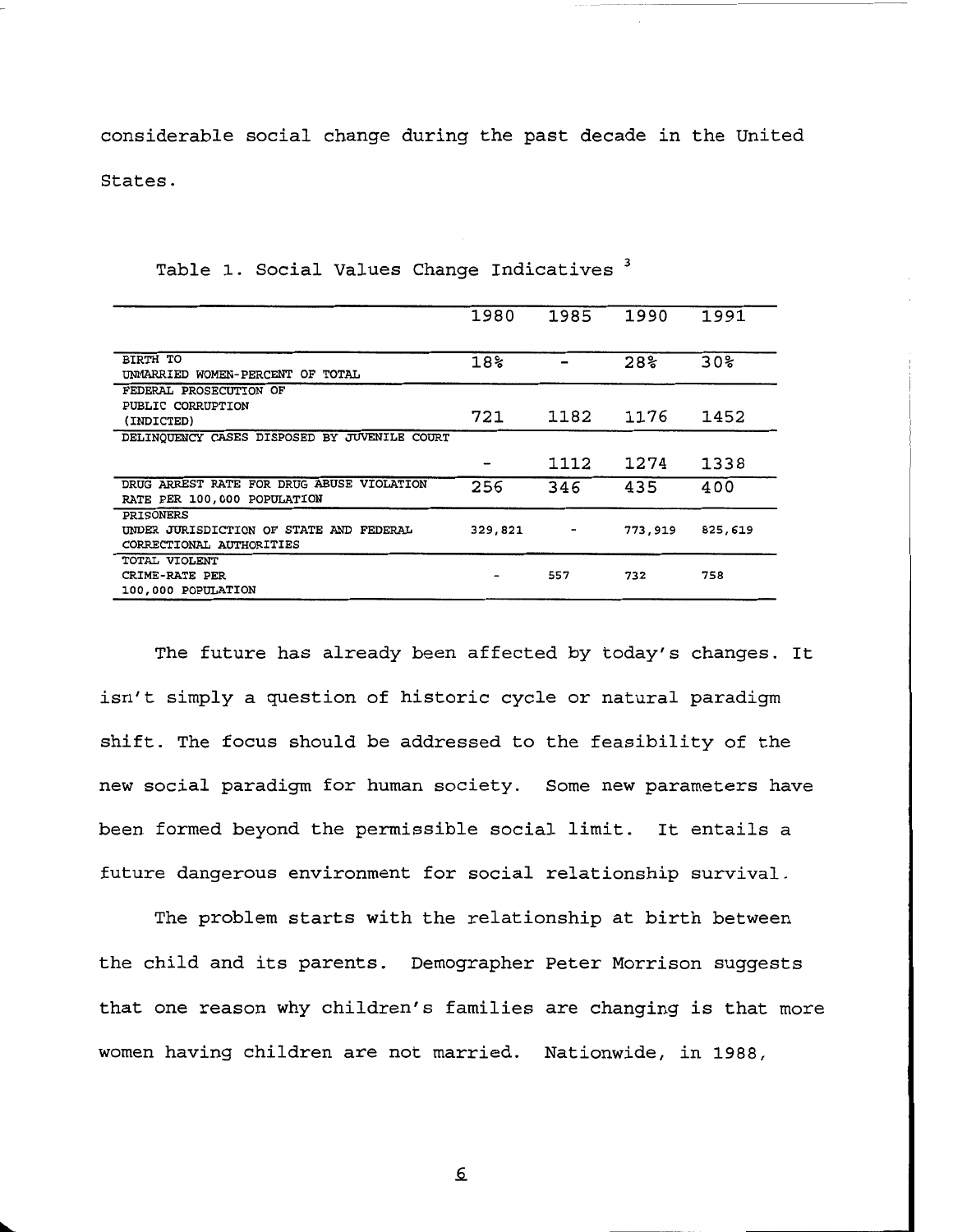unmarried women bore 1 million children, or 26 percent of all births that year, the highest proportion ever. In the past **30**  years, the divorce rate has tripled. Of every **100** children born today, only 41 will reach the age of **18** living continuously with both parents.<sup>4</sup> This is a very significant statistic because, as Bonnie L. Barber and Jacqueline S. Eccles reported in a **1992**  article published in Psychological Bulletin, children from divorced families are more likely to engage in deviant behavior. **<sup>5</sup>**

Instability in the family also causes problems in the schools. Children have more trouble with learning and getting along with their classmates. At the same time, they are more likely to have behavioral problems acting as a bad examples among their peers. Thus, the process has a strong likelihood of generating negative reactions against the school as an institution.

As a consequence, the schools are losing the capability to play a major role in character education. They have been transformed into a fertile environment for transferring and nurturing negative values. At the same time, the schools have abandoned the Bible as a public school's source for moral instruction. New theories have been introduced. They include social Darwinism, positivism, personalism, and pluralism.

 $\mathfrak I$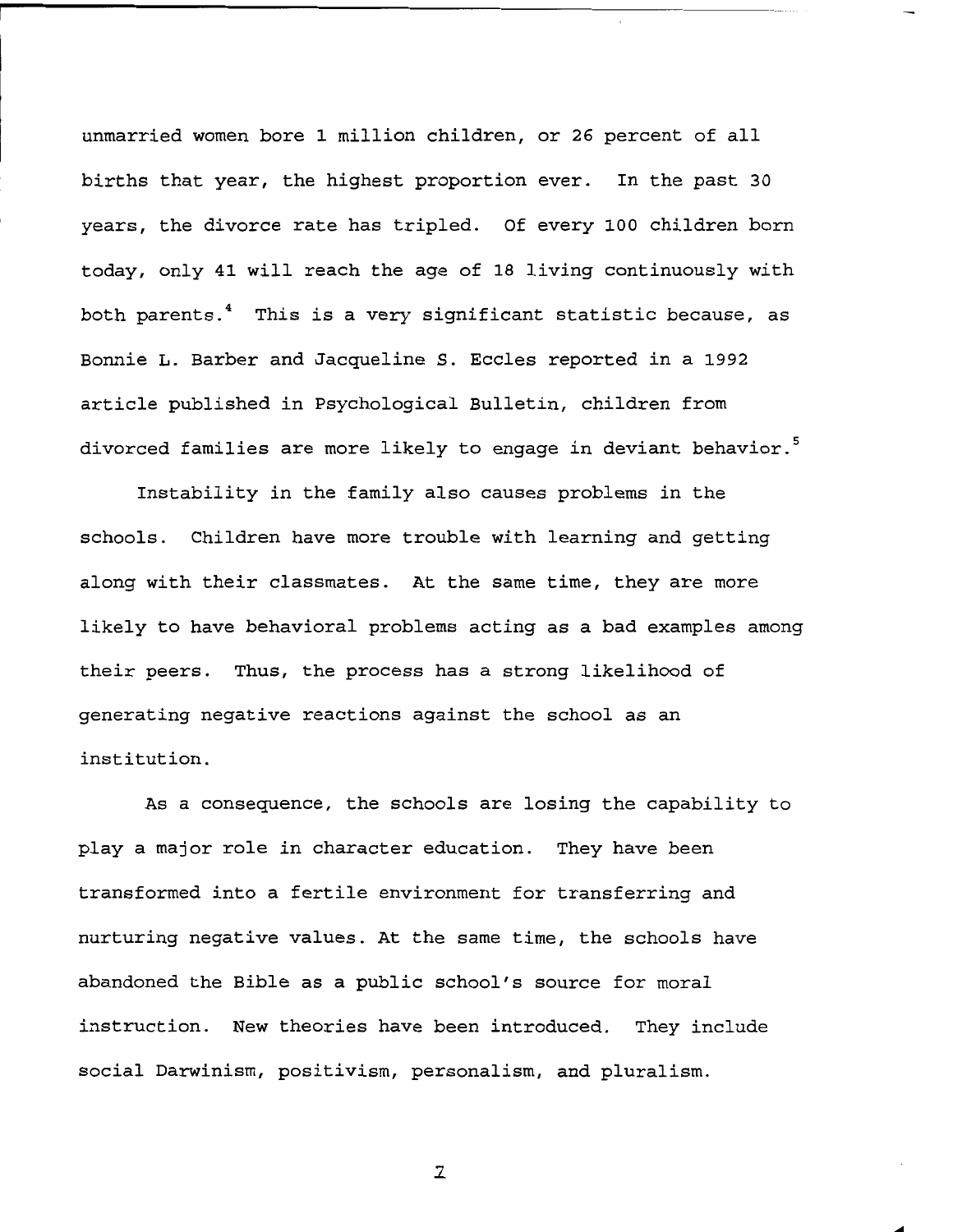Positivism advocates morality as relative and private, a personal value judgment. Pluralism raises the question of whose values should be taught.<sup>6</sup> Therefore, schools are no longer able to transmit and teach values that could assure a better society.

# **Second Order Effects**

The schools, as they are organized presently, have played a role as a great moral values leveler. It can be understood as a dynamic market where values are transmitted and exchanged. Youth spend more time with peers than with their family. Peers can influence positively or negatively. However, the negative side is frequently reinforced by the effect of the electronic media. Thus, the school is just a physical component of the equation, unable to act as a positive values booster, and services as global effects multiplier.

Consequently, peers, anchored at school, have a powerful influence in the process of transferring values. It goes well beyond dressing alike. Peers influence educational aspiration and also the use of drugs such as alcohol, marijuana, and other illicit substances. **<sup>7</sup>**

Besides the drug problem, maladjusted children have more propensity to get involved in juvenile delinquency. A new study has found that while the number of adults arrested for murder has

 $\mathbf{B}$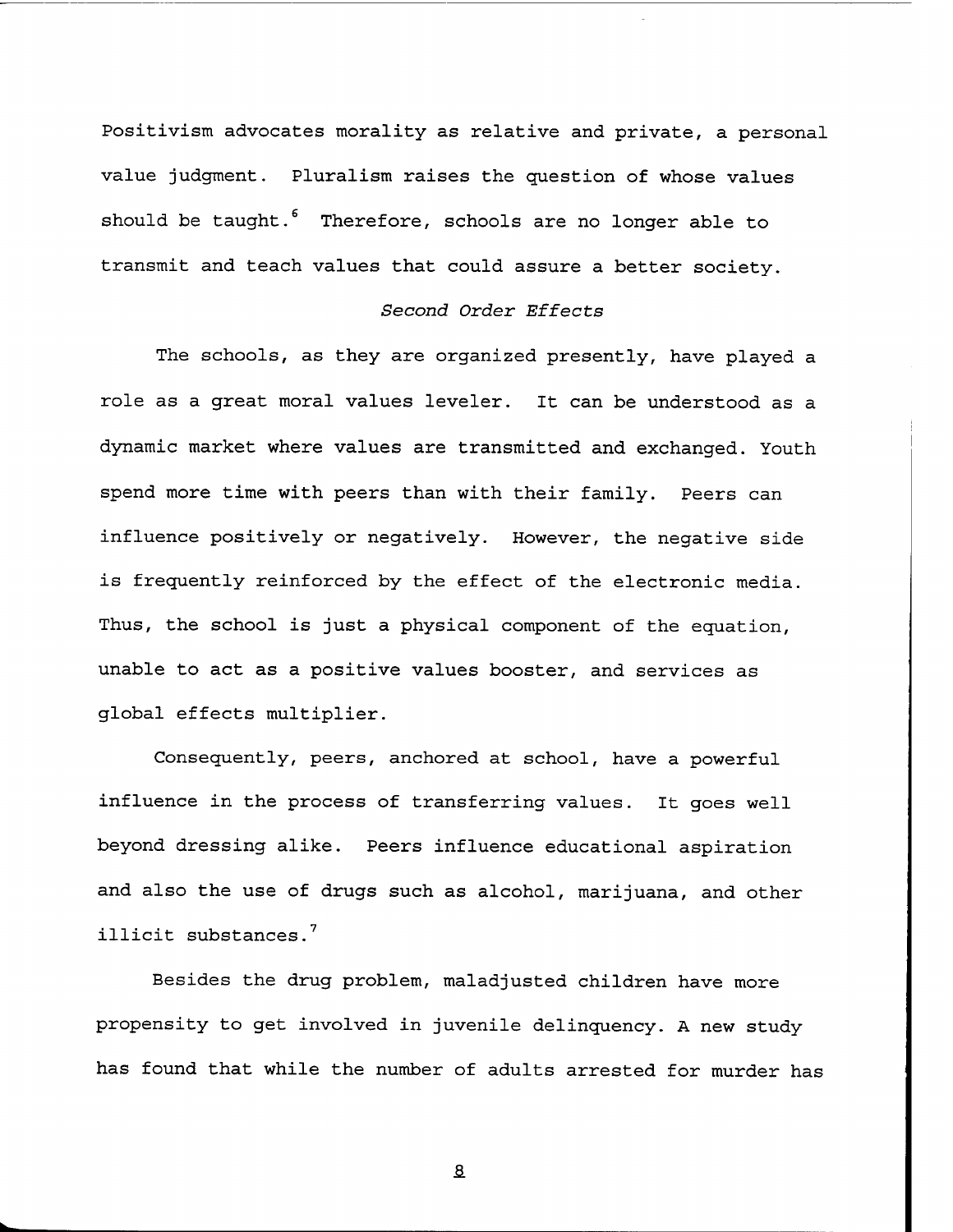declined since 1985, there has been a stunning increase in the number of boys under 18 charged with homicide. **<sup>8</sup>**

# *The Techno1 ogical factor*

Technology is encouraging the unchecked flow of ideas and concepts. Social values are passed from one culture to another without regard for previous geographical boundaries. Satellite Systems are spreading cable **TV** channels, telephonic connections, and instantaneous computer access throughout the world. The countries of the world have been tied together into a "global village". As a result, movie-makers and the television network are powerful instruments in setting new social standards based on present social changes. The world is absorbing what has been transmitted by films, music, dance, clips, newspapers and magazines. The mass media, basically television and radio, play formative roles in the value system of youth. A typical teen is likely to see over one hundred films per year either via television, movie theater, or movie rentals.<sup>9</sup> On an average, adolescents spend approximately eight hours per day with some form of mass media.<sup>10</sup> Crime and violence on television have been one of the most important factors in the increase of aggressiveness of youth.

 $\overline{2}$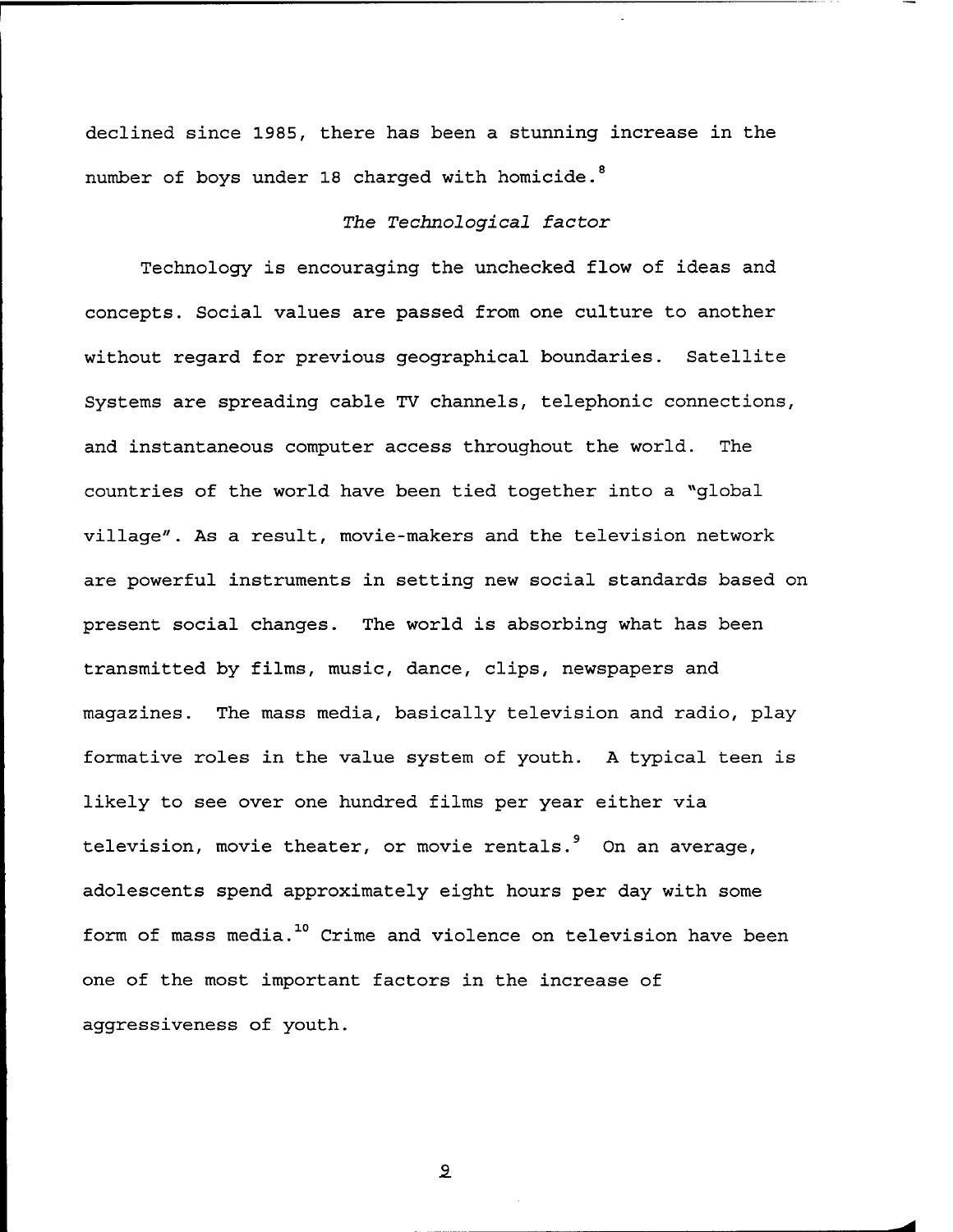Therefore, technological advances are accelerating social changes in the world. They are also acting as a negative values booster when showing low level programming or transmitting violent content. Telecommunications have endowed the dominant mass media, with a powerful multiplier effect. Indirectly and directly, they influence people world-wide to shape their social values.

### **Prospective Scenario** - **New Century**

*The four most fundamental drivers of the future are information availabil i ty, technology,* **the** *physical environment*  and social values.

John L. Petersen, The Road to 2015

Social values will play a fundamental role in shaping the future. Unfortunately, the present changing social environment doesn't imply a safe and promising future. The changes which are taking place today haven't been treated as a potential danger to National Security. There is no survival interest or an imminent threat of massive destruction at stake. Such crises are easy to detect. They are dramatic. Internal social threats are more subtle unobtrusive, promulgate long term effects. They possess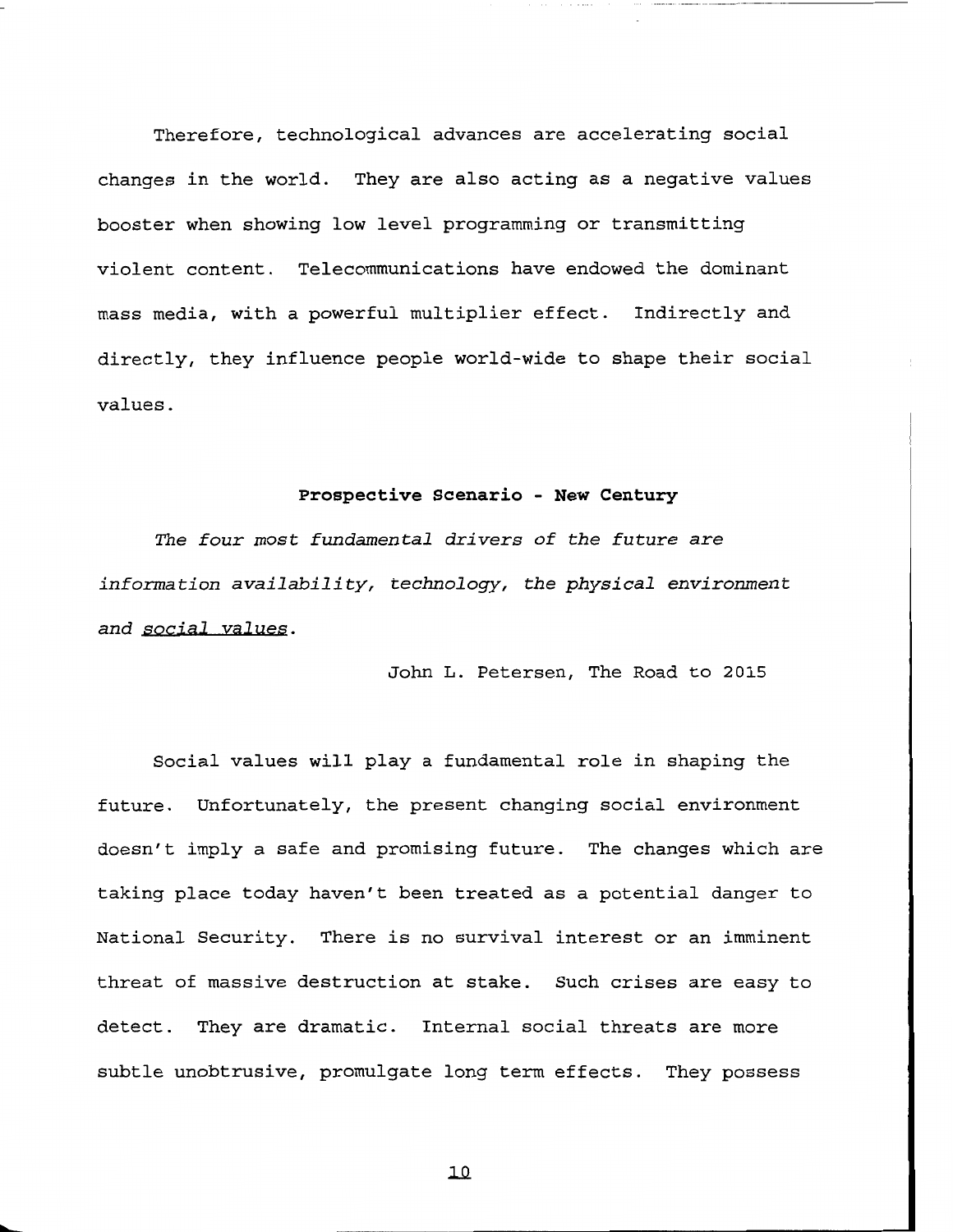potentially high destructive power which is transmitted onto the next generation.

A serious change in priorities is required to project a feasible future. World population is growing by 92 million people annually; 88 million of these people are born in the developing world. It's time for the wealthier nations to think beyond their borders and the present generation. Social problems are becoming global in nature. More people in the world aspire to reach the living standards of the richest countries. The population of the South will reach 1 billion in about 10-15 years. With largely unfulfilled economic expectations in the South, the countries of the North will become greatly concerned about large-scale migration.

The problems will consequently become quite different. The massive migration from the south will aggravate social fragmentation which is already happening in the North. People from the South, most of them unemployed, will compete with the local labor force. As illegal immigrants, they can be easily recruited by organized crime in big cities. As a background, they will bring with them the 'new social values" learned from the mass media in their former countries.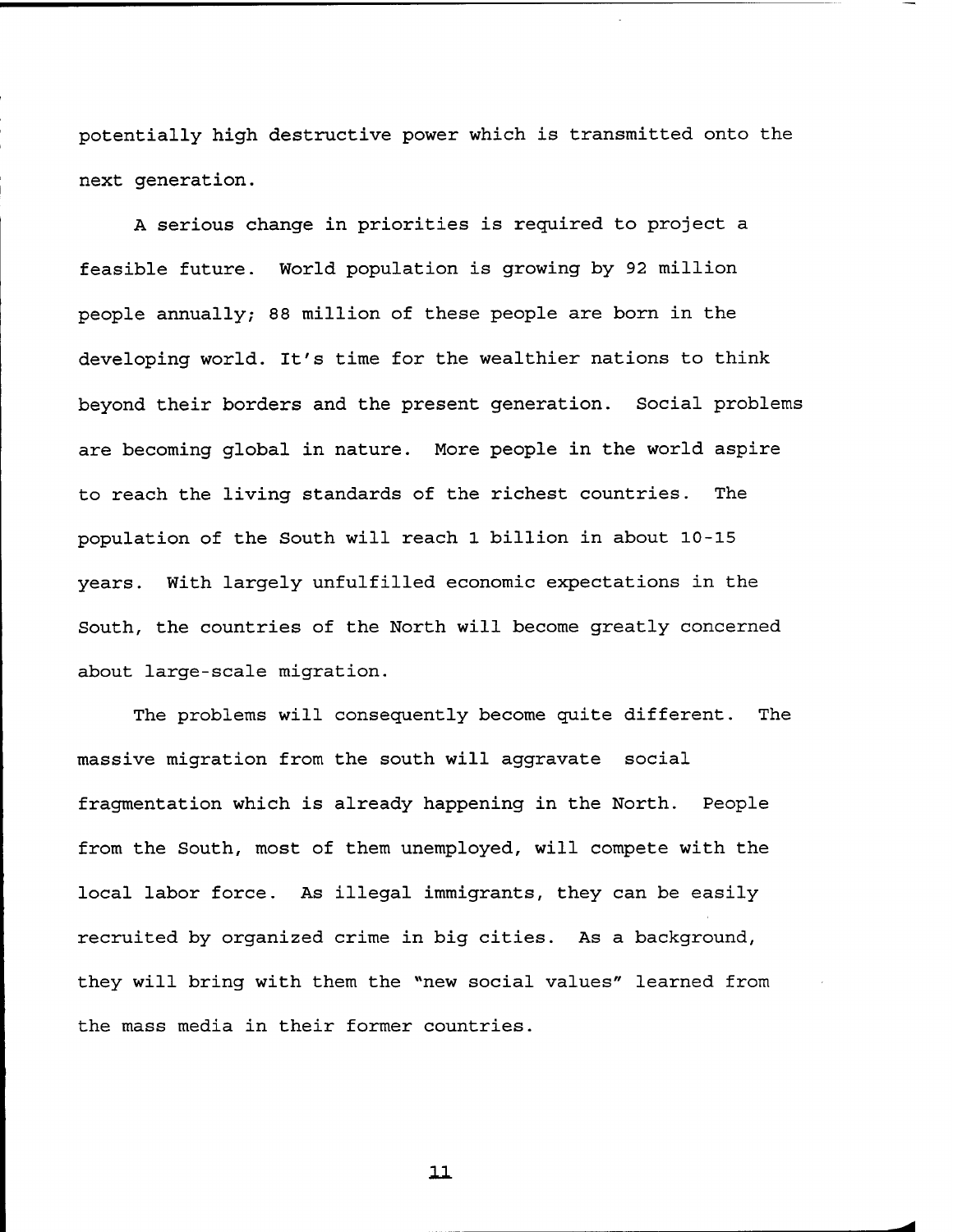The refugee flow is another concern to the North. In 1960, there were about 1.4 million refugees. The number hit the 10 million mark in 1982 and now has grown from 17 to 23 million refugees who have crossed international borders in the last decade.<sup>11</sup> The refugees frequently must depend on the generosity of neighboring countries. However, they represent a huge social onus for the host country.

Internal social pressure will continue for the foreseeable future. It can be seen in Table 2, the present tendency for increased criminal activity. The breakdown of the family plus the external populational pressures can create internal chaos in some nations of the world and require authorities to use additional measures, perhaps even the armed forces, to assure internal order and the permanency and stability of institutions.

Table no. 2 - Tendency of Drug Arrest, Violent Crime and Number of prisoners.



*Remark:* **Drug** *Arrest and Violent Crime (rate per 100,000 population)* 

l.2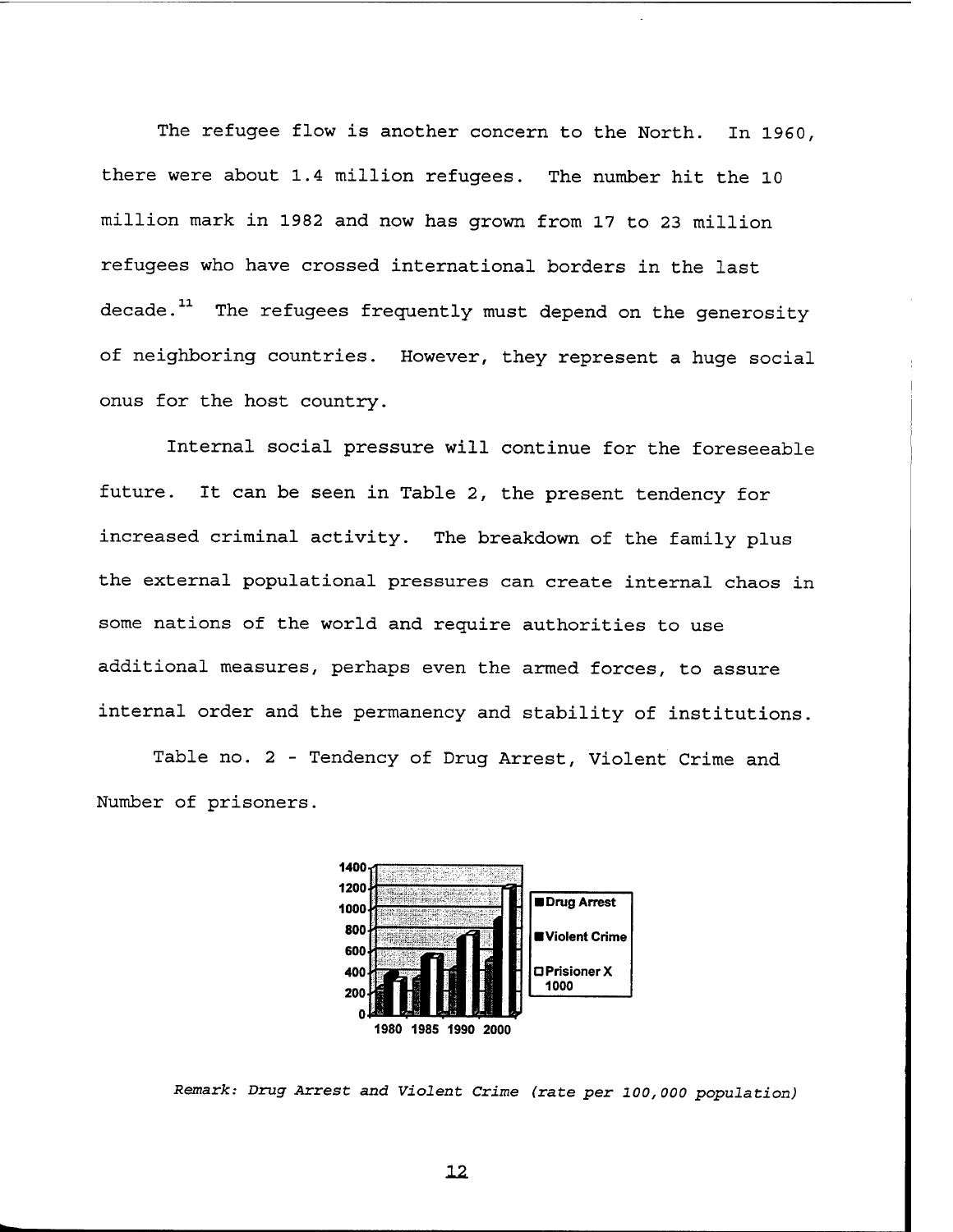Therefore, social fragmentation along with eroding moral values will set the stage for the scenarios of the next century:

- The increasing number of people raised outside of a family will result in the loss of national cohesion. Selfishness and loneliness will direct the new way of life. Population unrest will approach the breaking point. Society will not enjoy the cohesive effect of shared spiritual/moral beliefs.

-Life will be extremely complex. The lack of values will increase the propensity to commit violent crimes. Robbery and burglary will become logical counter-alternatives for massive unemployment. The courts will be overloaded with cases to be disposed of. An ineffective justice system won't be able to enforce the law.

- In such a social climate, desperate inner-city minorities who have nothing to lose may organize and carry out urban guerrilla activity against established authorities and commercial interests. This is not something set in the future, it is a latent state that already exists in many of hard-core inner-city **<sup>12</sup>**areas.

-Without restrictions in civilian weapons trade, militias will come to represent a more viable internal threat. In a desperate search for improving quality of life conditions, many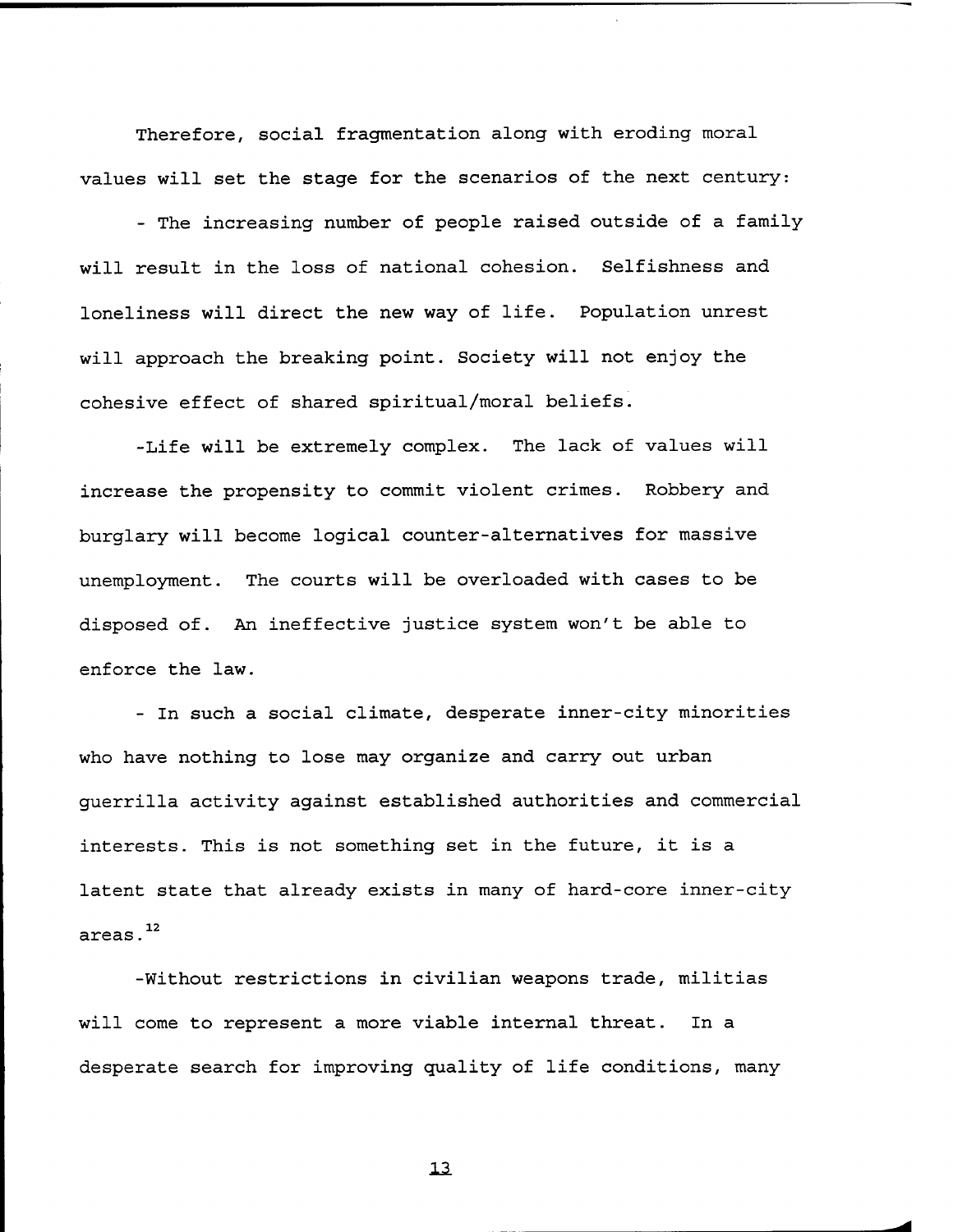unsatisfied people will gravitate to militias, increasing the urban and rural terrorism.

-The demand for illicit drugs will increase. Individuals will be looking for something to artificially alleviate the sadness and loneliness. Additionally, the drug market will represent the key activity for organized crime and also a major source of employment.

-The loss of moral principles will leave citizens more aggressive, violent, and floundering around without a group identity or sense of community.

# **Implications for the Armed Forces**

Internal security missions may prevail over external defense issues. Drug trafficking, illegal immigration, crime, and urban terrorism will become more significant national security issues. Due the internal social chaos, the following implications for the Armed Forces can be projected:

- Enlistment within armed services will become extremely difficult as a result of low level social values and character.

- Extensive educational programs will be required to prepare new recruits. It will take longer to build individual self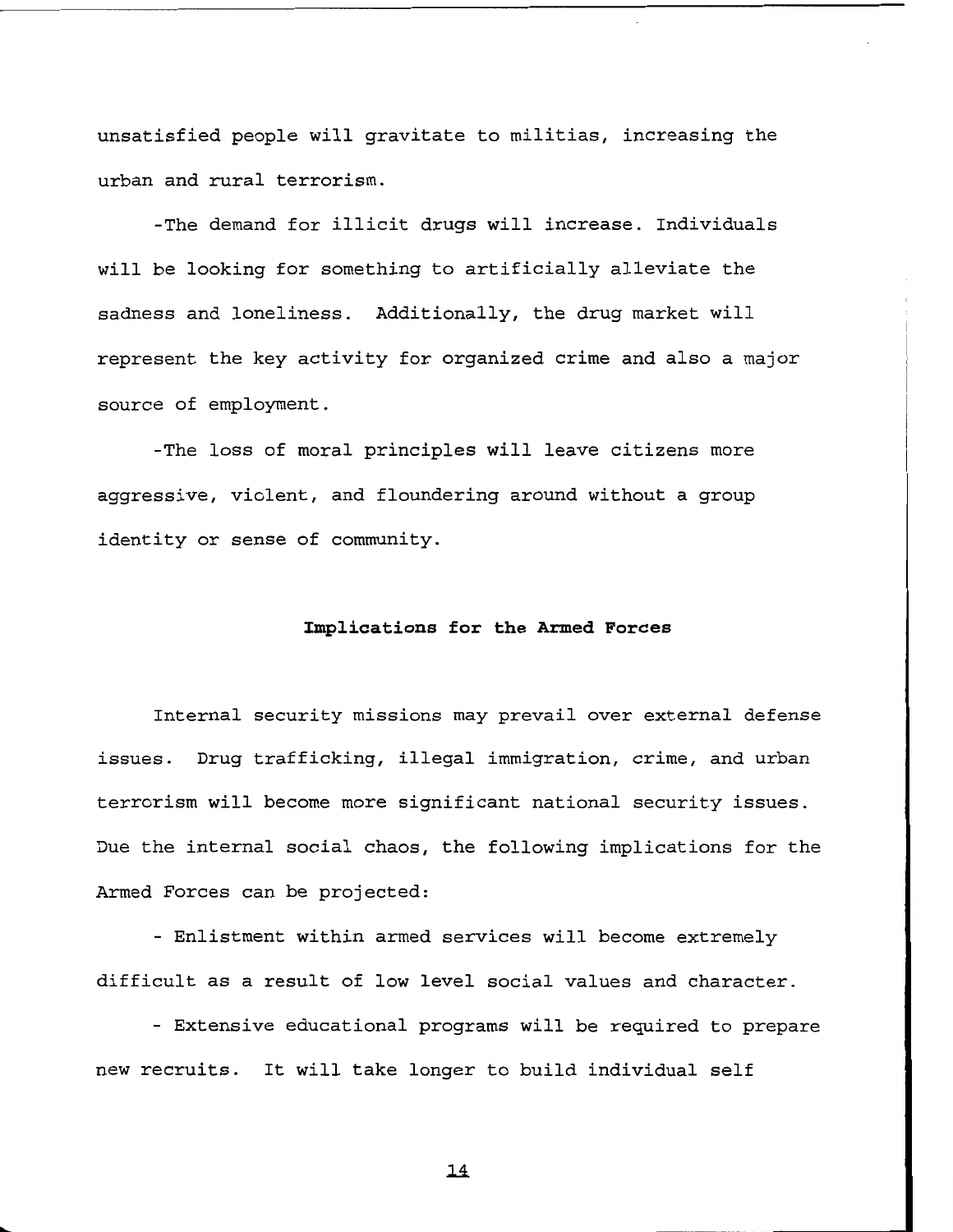confidence and achieve unit loyalty. Promoting military values may require specialized schooling or training.

- The scenario will keep the armed forces in the role of 'nation-builder."

- Fighting organized crime and militias will require special training in urban environment. At the same time, the potential for corruption among the military personnel will be always a major concern.

# **Changing the Future**

Waiting for a crisis to force us to **act globally** runs the risk of making us wait **too** long.

## Isaac Asimov

The industrial age brought the belief that happiness and satisfaction could be gained from material wealth. Our economic, social and political systems are based that way. That is how we keep score. But we live in a time when we must change the incentives. We must add new elements to the equation on which we establish and have our lives - things like our environment, families, education, cities, the list is endless. **<sup>15</sup>**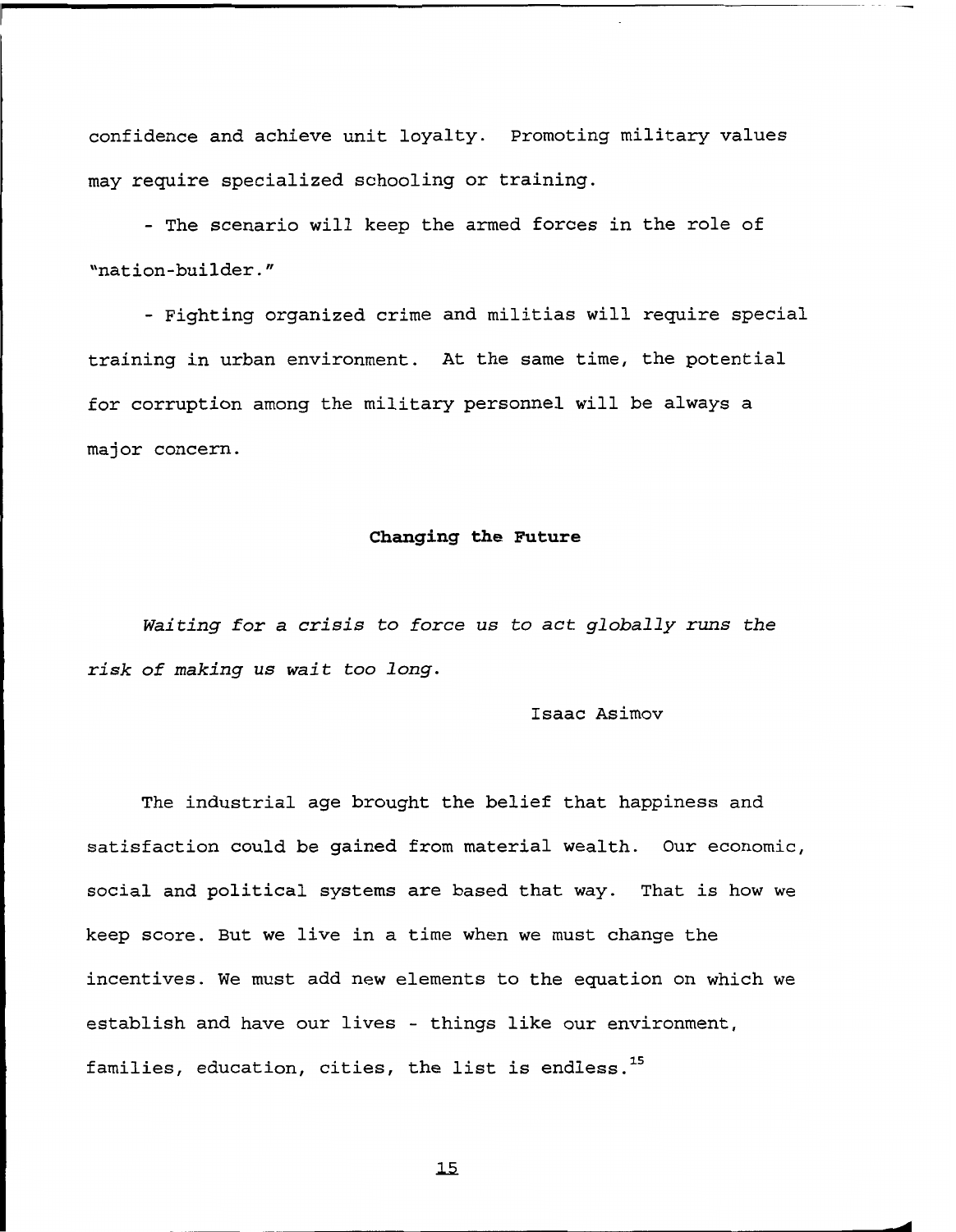Common sense dictates that something needs to be done. But the real question is how to offset, and change the direction of current trends? Obviously, political will is necessary. However, society also plays an important role. A national aspiration for change should be the driving force. Once more, mass media can help to build such will in the society, but in this case in a positive direction.

A successful strategy will require actions in specific areas like: family, education, mass media, community, international relations.

As an example of practical solutions, this analysis will focus into some of those areas where the strategist may translate society aspirations into concrete steps. There is no intention to cover the whole spectrum of ways which can be used to achieve the ends. It merely reviews some feasible courses of action that a government could utilize to avert the degradation of social values.

It is important to say that the expected results may take a long time to be measurable. Many experts suggest at least one generation. At the governmental level, the strategy to avert the breakup of the social values, certainly, will require actions which may involve the steps in table no. 3.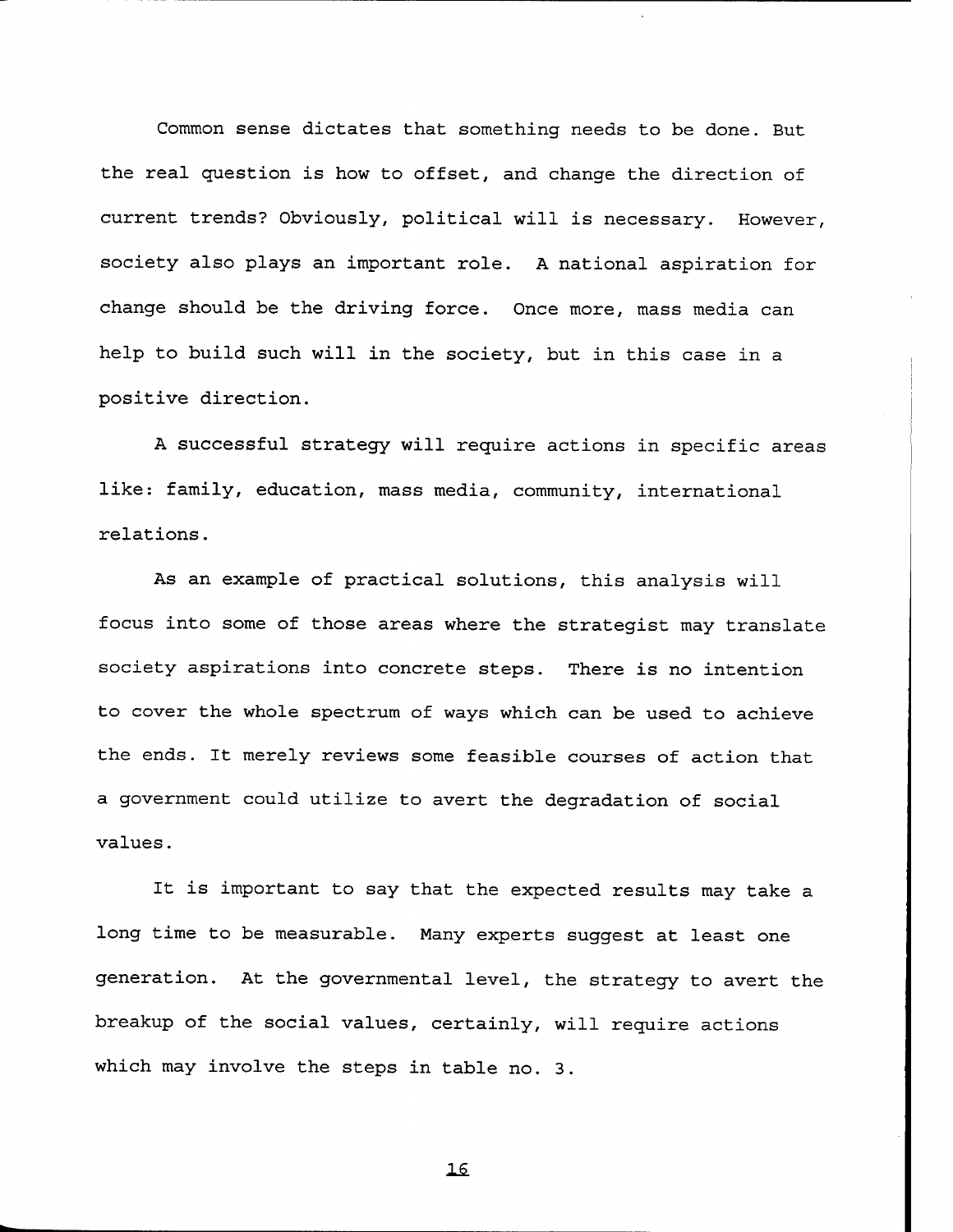Table no. 3 - Suggested actions- (example)

| Ends                 | Ways                    | <b>Means</b>            |  |
|----------------------|-------------------------|-------------------------|--|
| -Mothers back to     | -national campaign      | -mass media             |  |
| home                 | -lower tax and higher   | -federal law            |  |
|                      | wave for families where | -organized by local     |  |
|                      | the wife is at home     | communities             |  |
|                      | -educational programs   |                         |  |
|                      | for new couples         |                         |  |
| -Making divorce more | -creating legal         | -federal law            |  |
| restricted           | mechanisms              |                         |  |
|                      | -imputing additional    | -enforced by local      |  |
|                      | responsibility to       | communities             |  |
|                      | divorced parents toward |                         |  |
|                      | the community           |                         |  |
| -Teaching families   | -National Family        | -federal law            |  |
|                      | program                 | -mass media             |  |
|                      | -Social workers         | -federal government.    |  |
|                      | visiting program        |                         |  |
| -Teaching values at  | -back to the Bible      | -national campaign      |  |
| schools              | -Creating small schools | -federal government     |  |
|                      | to limit dissemination  | initiative              |  |
|                      | and standardization of  |                         |  |
|                      | negative values         |                         |  |
| -Nation-build mass   | -Working along with the | -federal government     |  |
| media                | TV networks to reduce   | -local community        |  |
|                      | violence                |                         |  |
| -Reducing crimes     | -Restricting trade of   | -federal law            |  |
|                      | civilian weapons and    | -using Armed Forces     |  |
|                      | ammunition              | -national campaign      |  |
|                      | -general civilian       |                         |  |
|                      | disarmament             |                         |  |
| -Reducing illegal    | -Using Armed forces-    | -federal government     |  |
| immigration          | (borders)               |                         |  |
|                      | -Strengthen the economy | -better distribution of |  |
|                      | in neighbor countries   | the world's wealth      |  |

Empowered by information age technologies, most developed nations play the main role on setting the world's moral agenda. Major networks and telecommunication nodes can make the difference in the war against social fragmentation. At the same time, it will be a heavy political onus for the governments due the following reasons: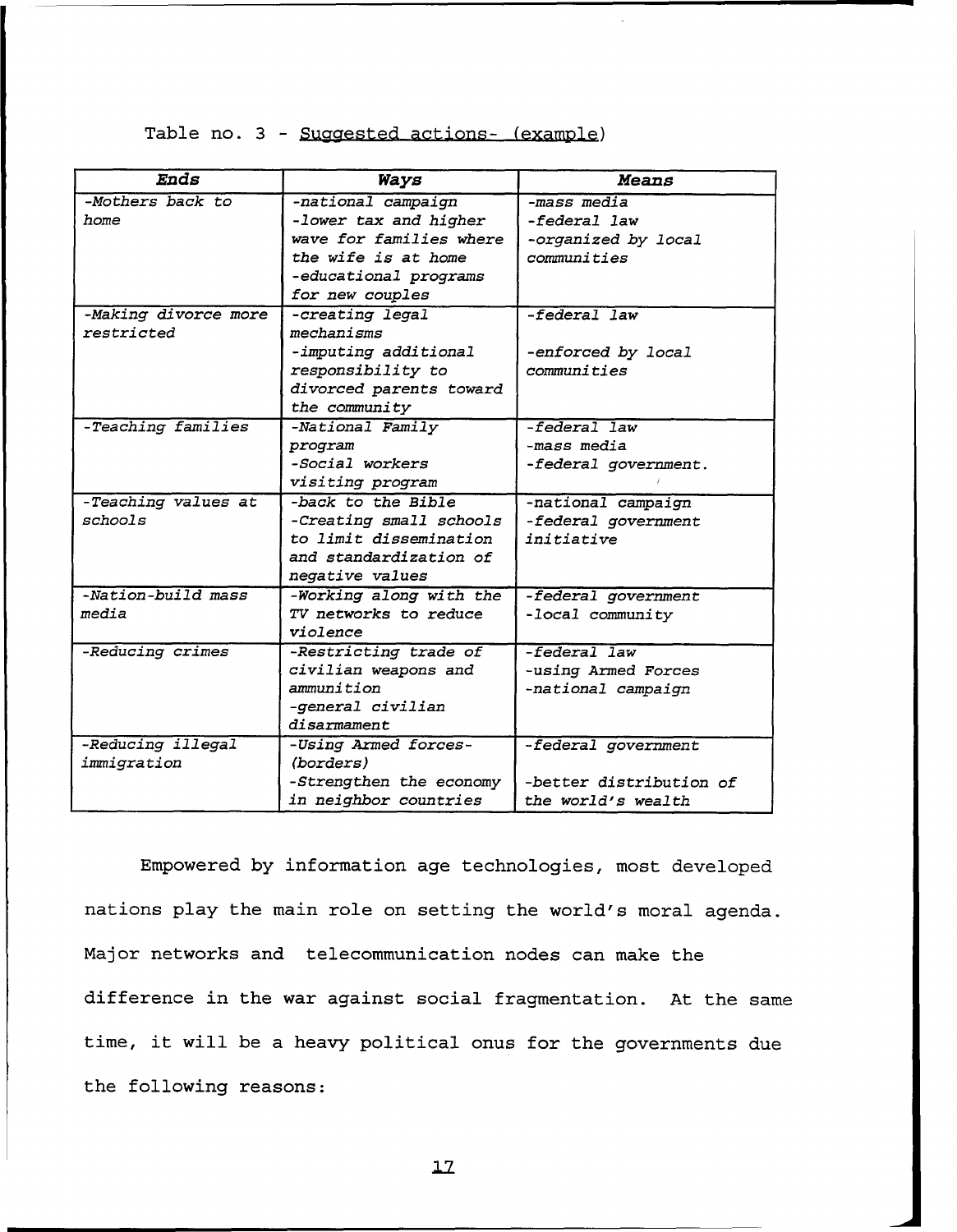-long time to achieve the results;

-hard to accomplish;

-big amount of resources are necessary;

-absence of any immediate political dividends;

Another aspect focuses on the idea that moral decline will never become a top priority, as a survival national interest. The natural tendency is to postpone the question. There will be time enough in the future. Thus, at some future point, when the situation has become desperate, governments may realize the seriousness of the problem. Governments may try to mobilize all instruments of power. However, at this point in the future it may be to late to start the process.

# **Conclusion**

The existing social scenario reveals a robust dynamic and profound changes in basic values. Family fragmentation has altered the "social tissue", with negative implications for the future. Sharply rising rates of divorce and single mothers are composing a new social picture. The remaining families are not playing the primordial role of instilling traits such as discipline, ambition, respect for law and respect for others.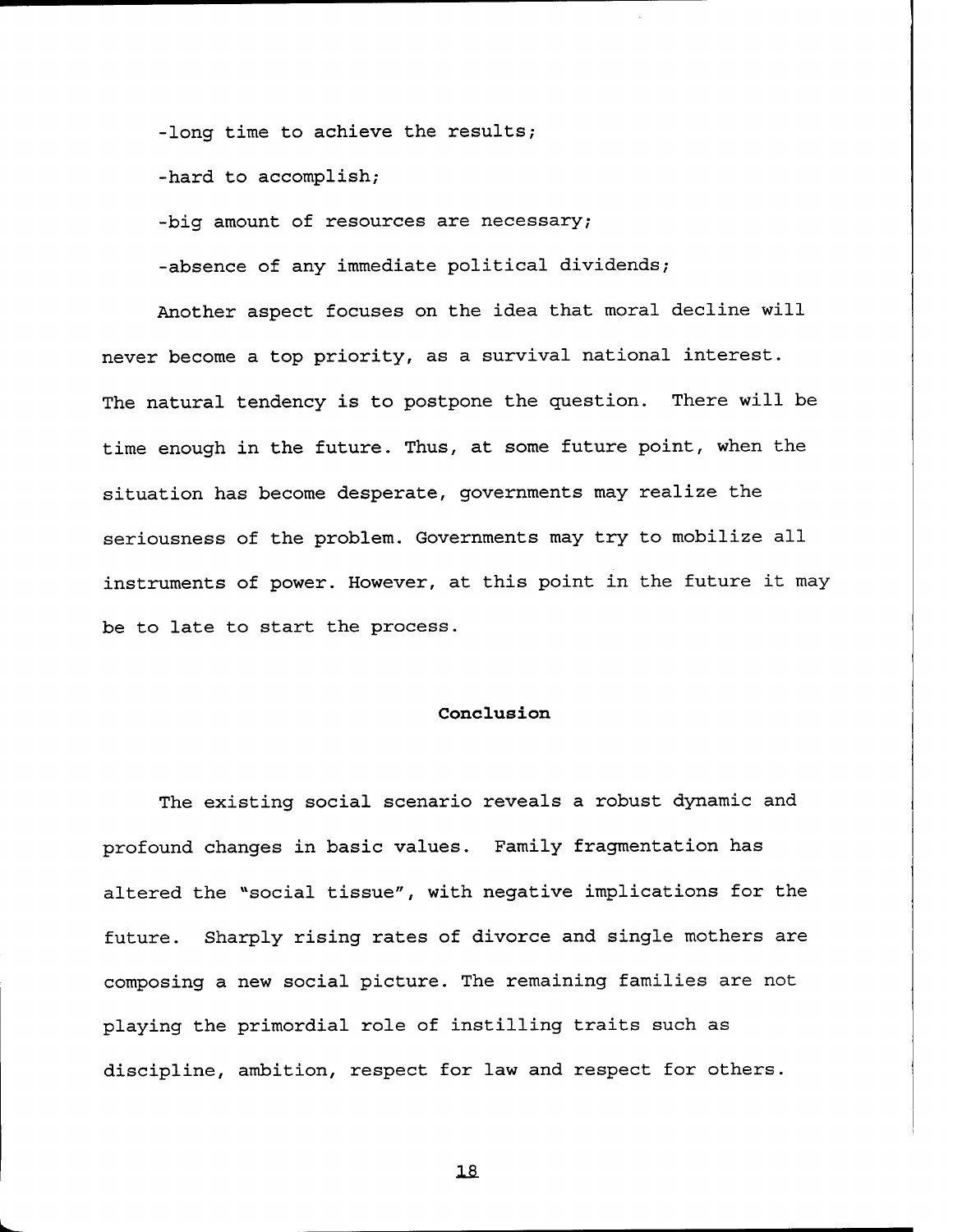Children are liberally exposed to potentially harmful contents of the mass media. As a consequence, national security may be threatened at its most fundamental level.

The magnitude of these trends has been amplified by the powerful multiplier effect of the mass media. Television, radio, magazines, films and video are replacing parental influence at home. As an industry where money has higher priority than values, media has forged the human prototype of violence, sex and aggressiveness. As a consequence juvenile delinquency, is growing in geometric progression.

The phenomenon has worldwide dimensions. Technological dominion has resulted in most developed countries also having a dominant media and a bigger influence in setting the global social agenda. Thus, the world, as a 'global village", is witnessing a globalization of new moral standards transmitted by the big networks. At the same time, mass media also creates unfilled expectatives and stimulates illegal immigration by displaying the living standards of the richest countries.

Family break up has brought about significant changes in human behavior. Depression and loneliness increase the propensity for drugs, crime and lack of personal responsibility. The established social institutions may lose the control over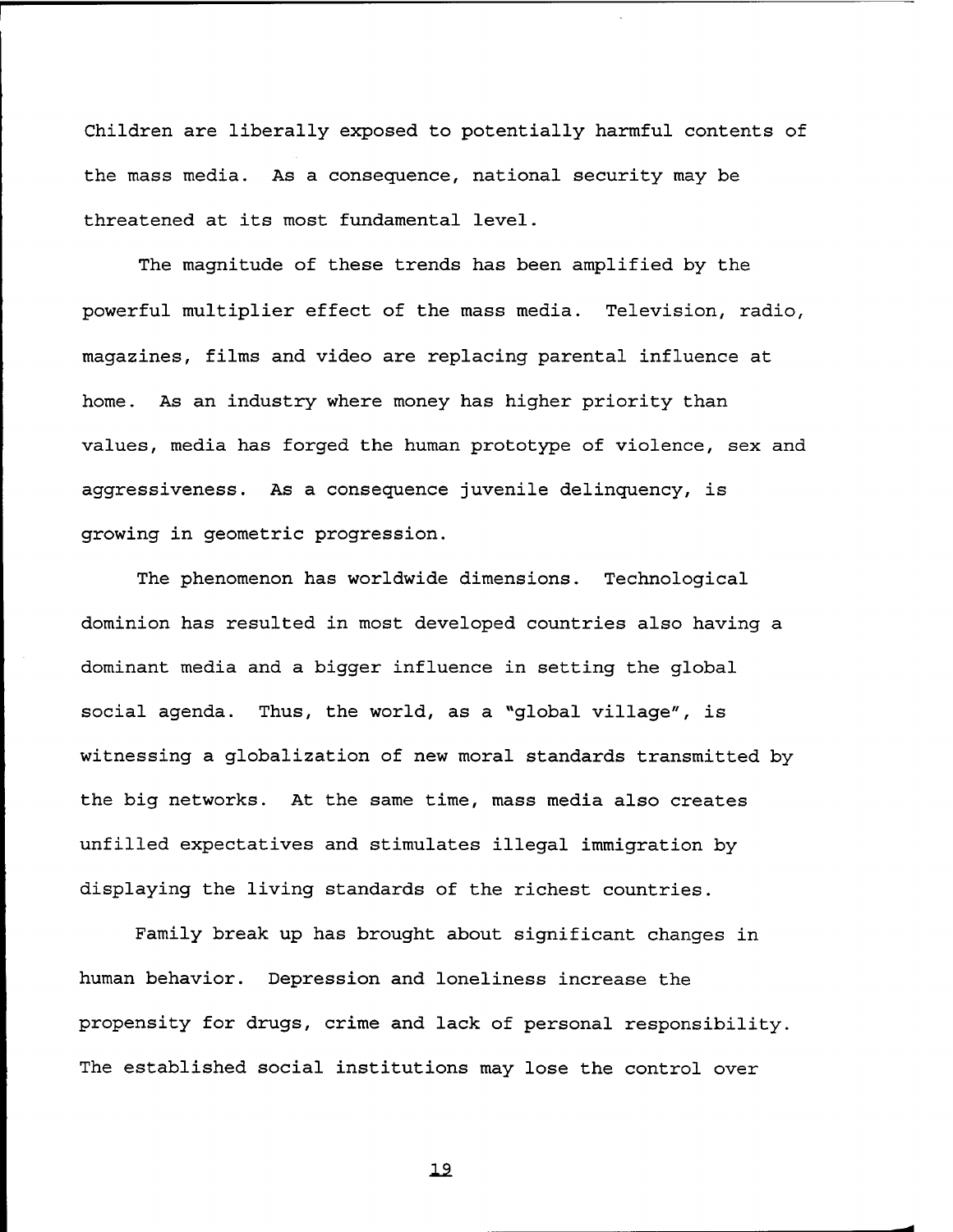society. Courts will become more overloaded and unable to deal with thousands of cases simultaneously. Inevitable negative social consequences portend an eventual break down of the state itself with serious consequences for National Security.

Social fragmentation is likely to persist unless the whole society can be mobilized to exert pressure over the political process. The armed forces will eventually play the main role in the internal defense against such pernicious threats. It implies that the government needs to prepare troops to operate in an urban environment.

Finally, a feasible strategy requires a serious commitment with the future. The solution involves a change of attitude the renewal of faith and rededication to the moral principles. The changes that are made in response to today's pressure should not be allowed to destroy values that will be important, even critical to future generations.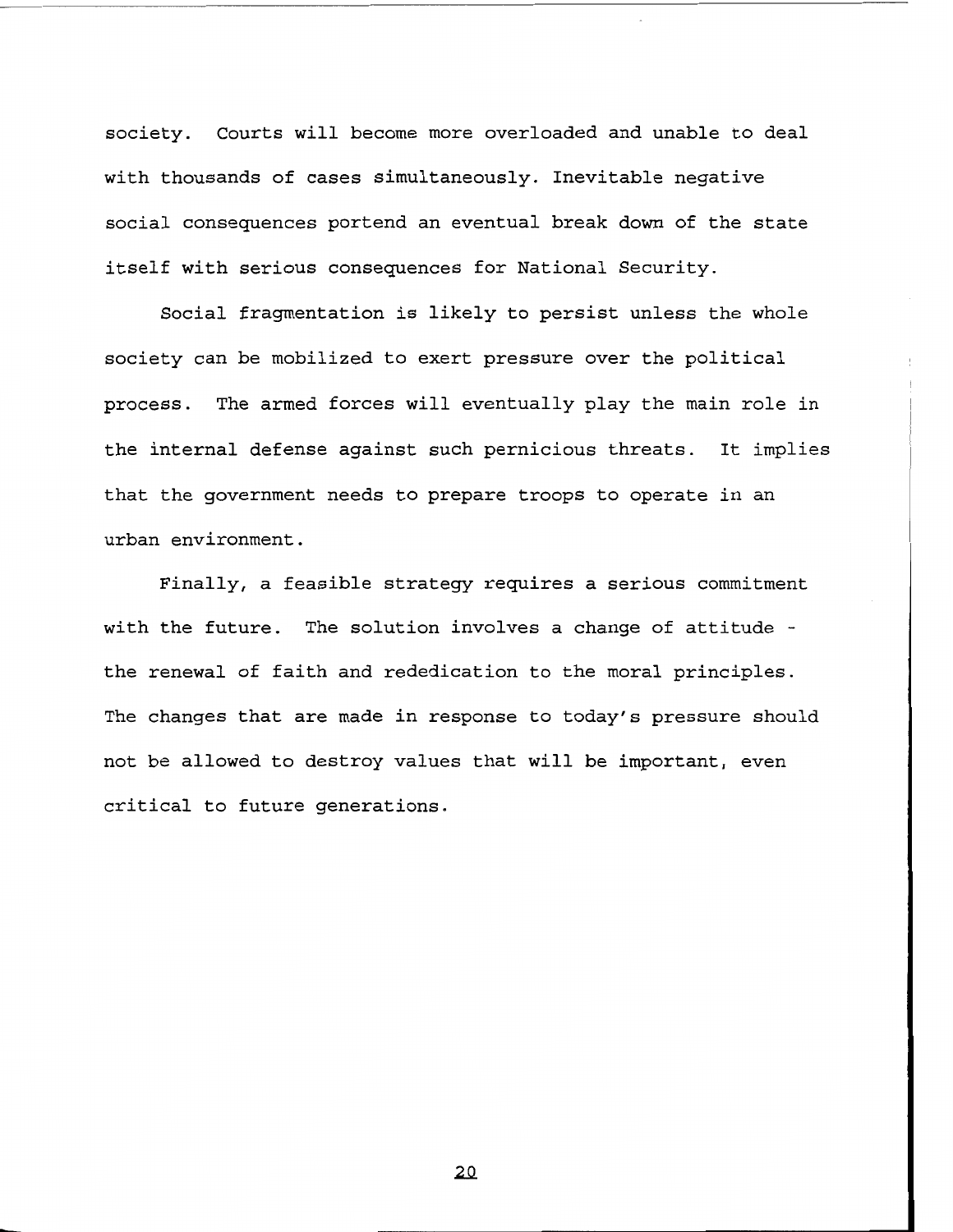#### **ENDNOTES**

<sup>1</sup> John L.Petersen, "The Road to 2015", ed. Scott Calamar (Emeryville: Waite Group Press, 1994), 130.

<sup>2</sup> "Regional Strategic Appraisals", ed. Institute for National Strategic<br>Studies (Carlisle: U.S. Army War College, 1996), 7.

<sup>3</sup> American Almanac 1996<br><sup>4</sup> Petersen, p. 131.<br><sup>5</sup> Bonnie L. Barber and Jacquelynne S Eccles, " Long Term influence of Divorce and Single parenting on Adolescent Family and Work Related Values, Behaviors, and Aspirations", Psychological Bulletin, 111, no. 1, 1992: 110.

**<sup>6</sup>**Thomas Lickona, "The Return of Character Education," Educational Leadership, 51, no. 3, 1993: 6.

 $^7$  Michael Josephson, Ethical Values, Attitudes, and Behavior in American Schools, (Marina del Rey, **CA:** Josephine Institute of Ethics, 1992), 35.

<sup>9</sup> Roberto Bezilla, ed., America's Youth in the 1990s (Princeton): The

George Gallup International Institute, 1993, 30.<br><sup>10</sup> Shirley S. Feldman and Glen R. Elliot, eds., At the Threshold: The<br>Developing Adolescent (Cambridge, MA: Harvard University Press, 1990), 296.

<sup>11</sup> Amy Kaslow and George Moffet, "Refugees without a Refuge," (Christian Science Monitor, 1 March 1995), 1,10.<br><sup>12</sup> Petersen, p.336.<br><sup>15</sup> Petersen, p.341.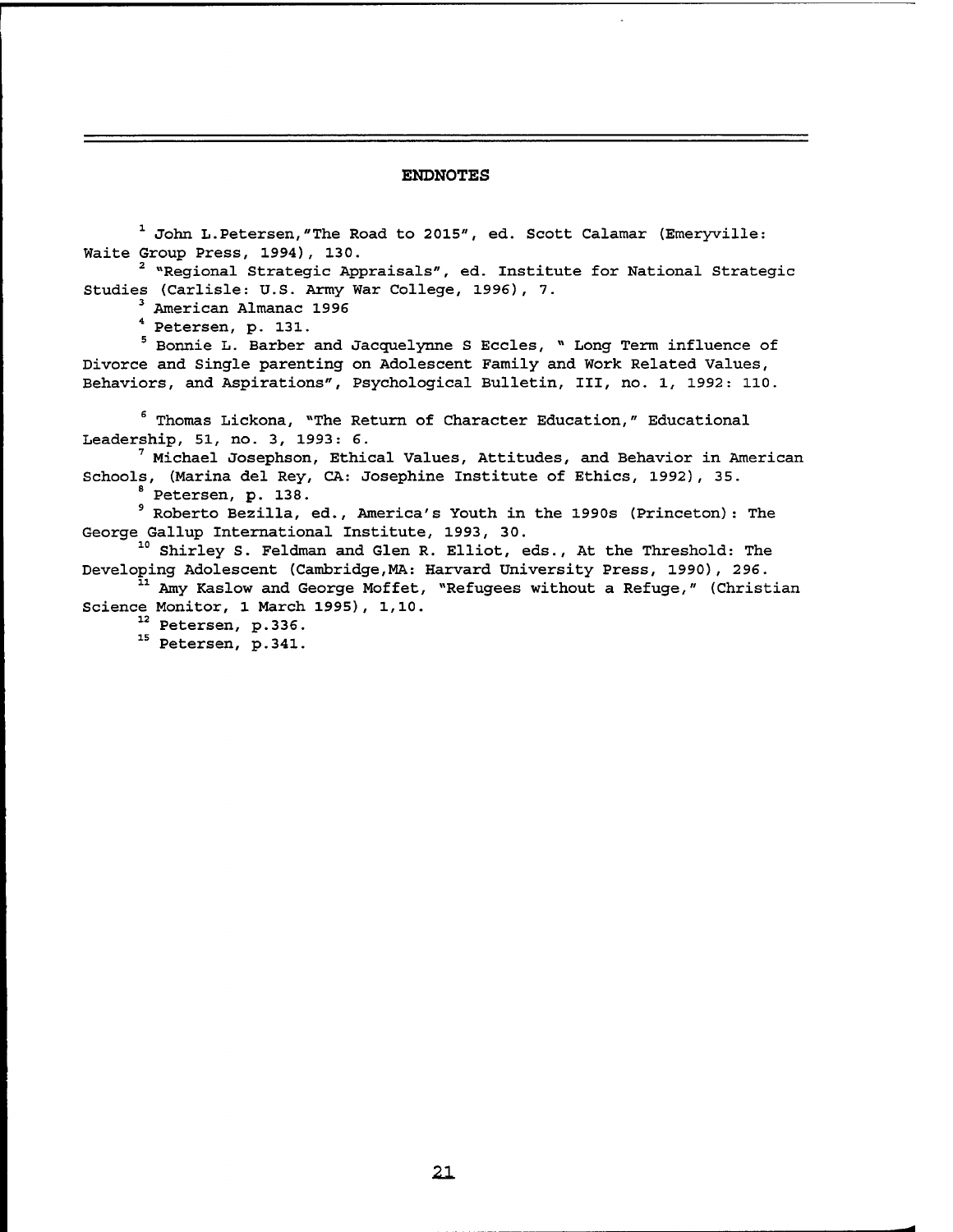